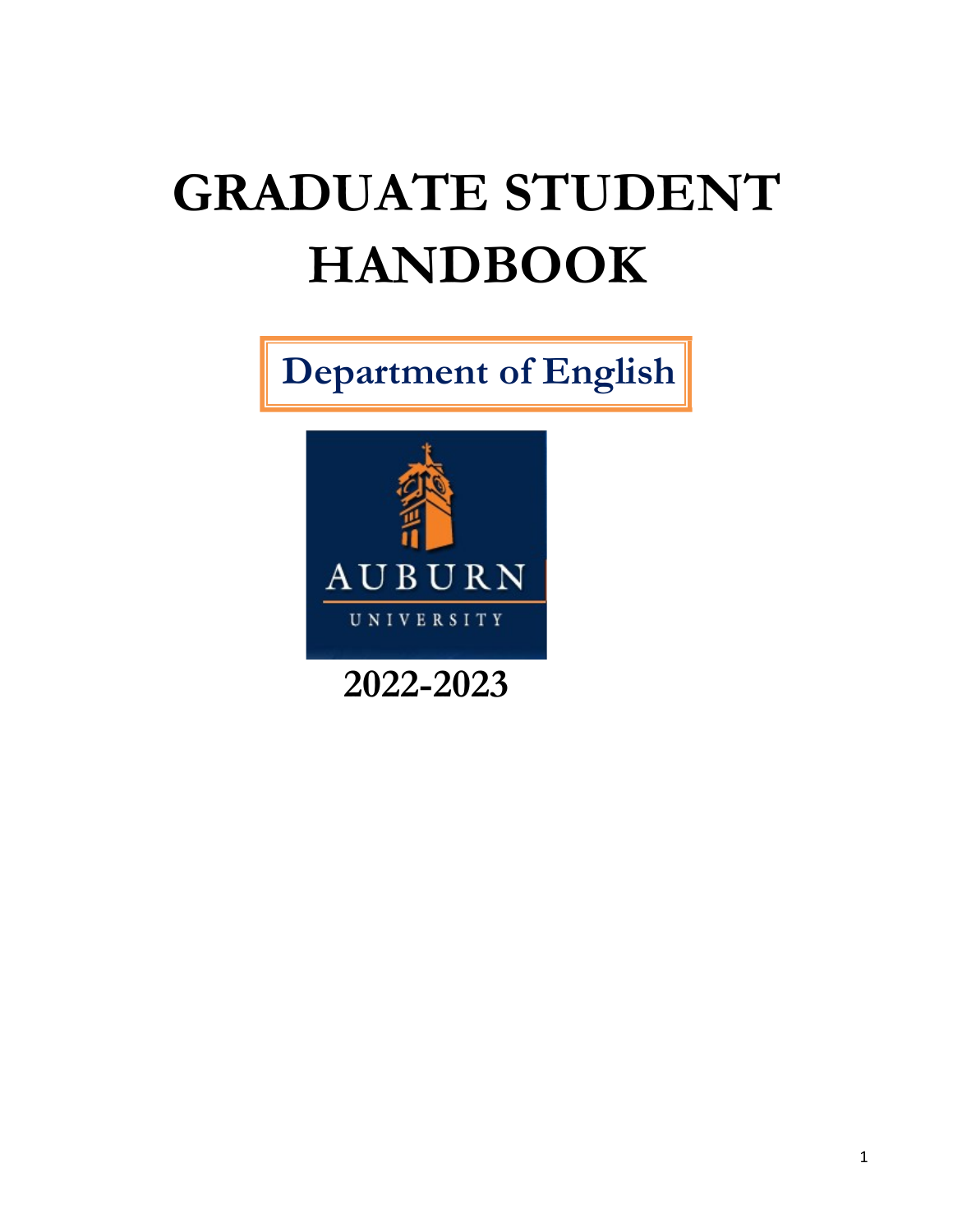## **Table of Contents**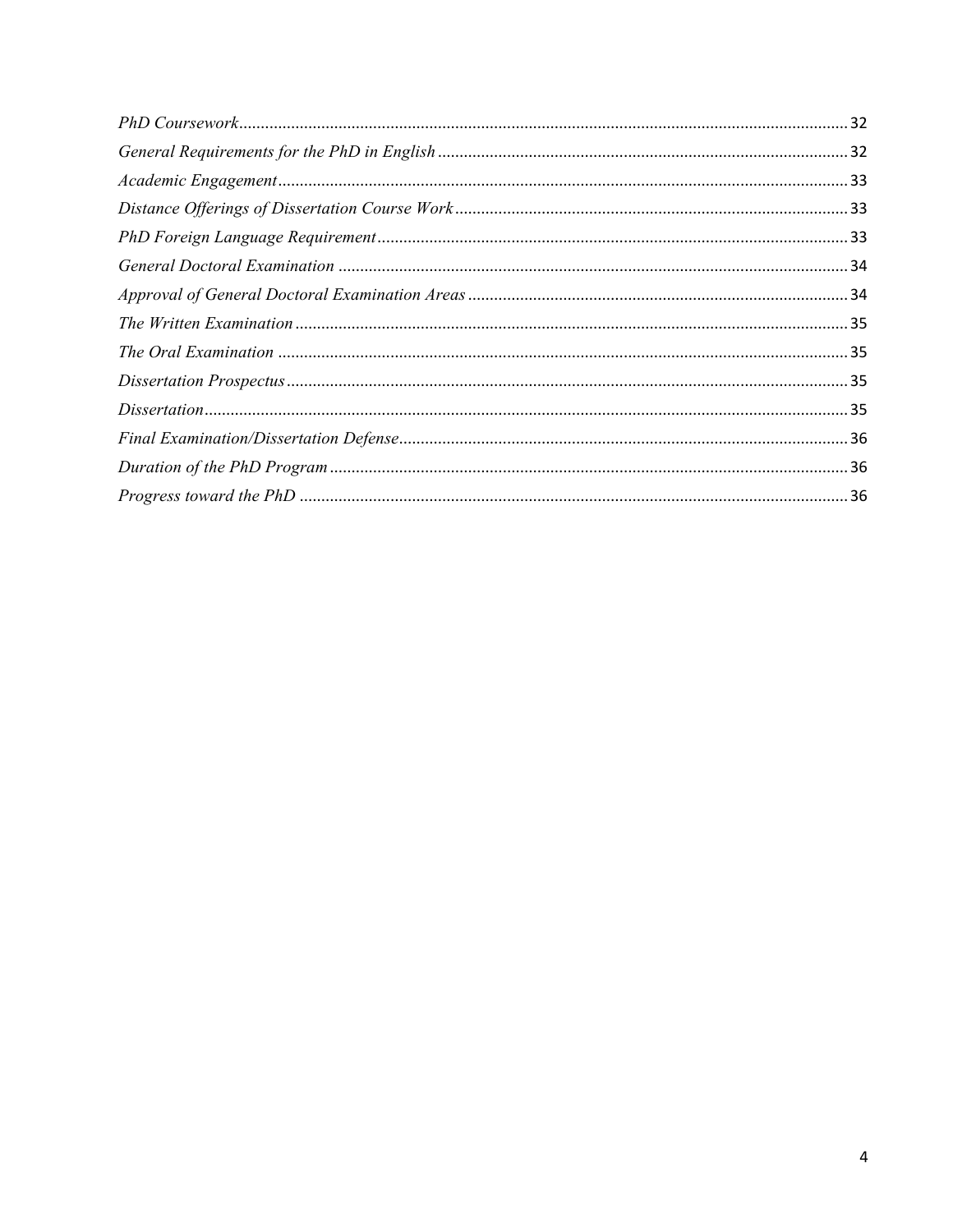## **Policies and Practices**

## *Graduate School Policies*

All policies held by the Auburn University Graduate School apply to graduate students in the English Department. Students should refer to the *Auburn Bulletin* for the Graduate School's policies.

## *Academic Honesty*

All Auburn University students are governed by the Student Academic Honesty Code, available from the *Student Policy eHandbook* (found through the Students tab of the main Auburn webpage).

## *Deadlines*

Questions often come up about the various deadlines that the Graduate School and the English Department expect graduate students to meet. Important Graduate School deadlines are listed on the Graduate School Calendar, available from the from the Students page on the Graduate School website.

## *Deadlines for Filing Forms*

Almost all official forms need faculty approvals, usually several of them, and typically approval of the department chair and the Graduate School. When preparing to submit them, allow time to accumulate the needed signatures.

- **Foreign Language Examination:** Students apply to take the exam via the Foreign Language Examination Registration form. This form can be found on the Graduate School website. Click "Current Students", then Forms, and scroll down to All Forms. This form is due by the 15th class day. The department requires that the foreign language requirement be fulfilled before the final defense of the MA portfolio or PhD General Doctoral examinations. All students are encouraged to meet their language requirements earlier rather than later.
- **Plan of Study:** The Plan of Study (Degree Works Planner) is an online record of your progress toward your degree maintained by the Graduate School. The Planner lists all past and proposed courses as well as any transfer courses or foundation courses. All students must submit a Plan of Study for approval through the Graduate School during the first semester of their second year of study. At the very latest, the Plan of Study must be submitted by the end of the semester **before** the student plans to graduate. Failure to submit this form on time may delay graduation.
- **Portfolios:** MA portfolios must be completed and defended by the announced Graduate School deadline for non-thesis oral examinations, which usually falls during the second week of April.
- **Dissertations:** PhD dissertations must be approved by the student's Advisory Committee and submitted to the Graduate School for review by the University Reader by the published deadline. Doctoral dissertations must be defended by the Graduate School deadline.

## *Deadlines for Meeting Degree Requirements*

In order to ensure that degree recipients have current training, the Graduate School sets maximum time limits for all graduate students. Master's-level students have six years from their date of initial enrollment to complete all degree requirements. It is important to remember that financial support from the English department is available only for two years (for a master's degree) and five years (for a doctoral degree).

Doctoral students must achieve candidacy within six years and complete all requirementsfor the degree within ten years. Upon admission to candidacy, the student has four calendar years to complete all remaining requirements for the doctoral degree. The student's time to completion begins with the earliest completed course approved for inclusion in the plan of study. Further information can be found in the Graduate School section of the *Auburn Bulletin.*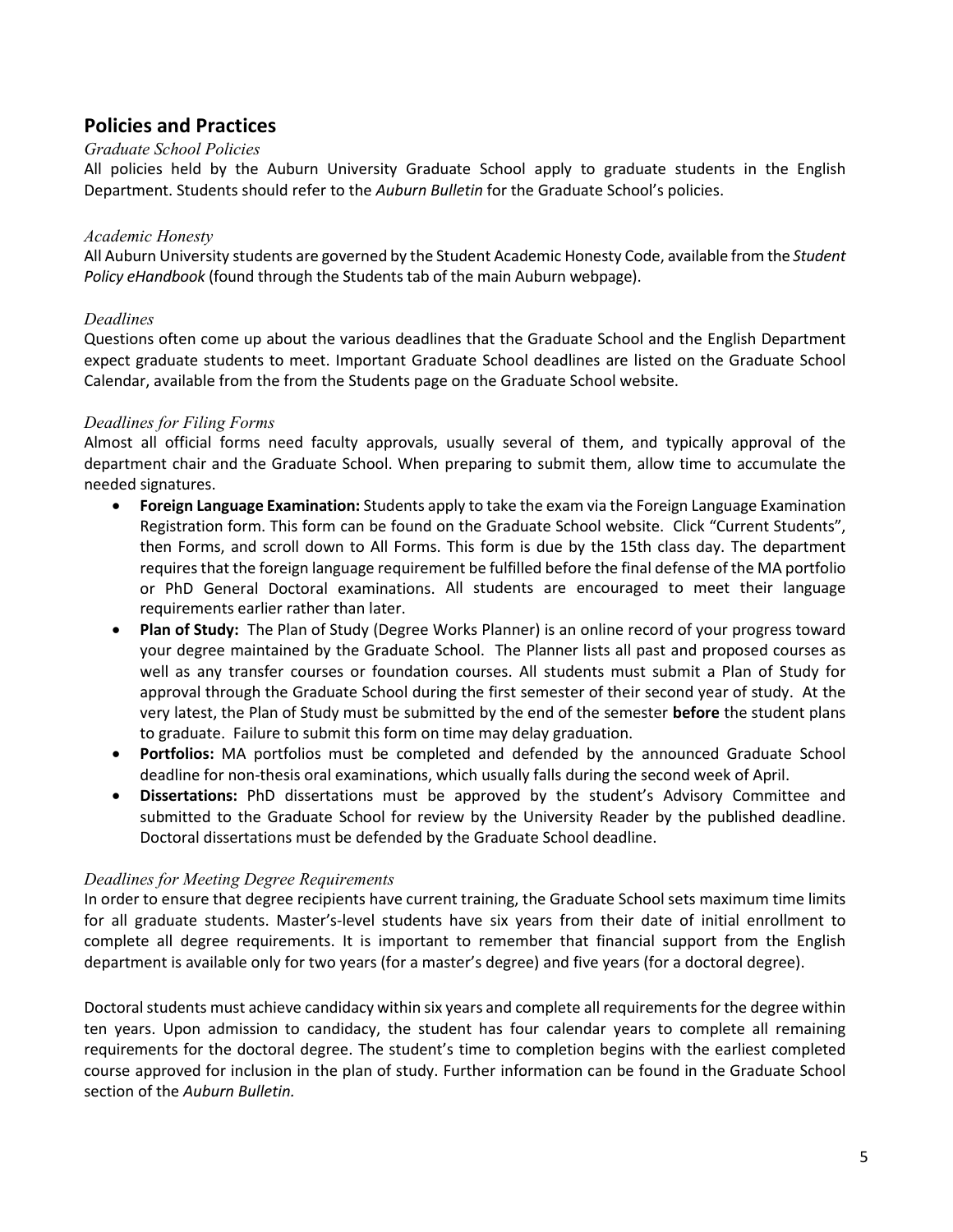## *Financial Aid*

The department offers financial support to graduate students, on a competitive basis, in two forms: fellowships and assistantships. For information on other forms of financial assistance, students should contact the Office of Student Financial Aid, 203 Mary Martin Hall, Auburn University, AL 36849-5144 (tel. 334-844-4634). Doctoral students who need to be certified as full-time by the Registrar for loan purposes should be aware of the Graduate School "course" called GRAD 8@@0 (Dissertation Completion). This course, along with concurrent enrollment in one hour of 8990, can certify you as a full-time student without your having to pay for full-time registration. The Graduate School restricts the conditions under which students can register for 8990/8@@0; consult the Graduate School for specific policies.

## *Department of English Graduate Student Fellowships and Awards*

The following departmental awards and fellowships are awarded by the Graduate Studies Committee. Monetary award amounts may vary depending on availability of funds:

## PhD Students

**Ruth A. Brittin and Norman Brittin Fellowship**: Awarded to an entering doctoral student with a strong academic record and potential for successful graduate study. This award has been split into two awards in the past.

## **MA Students**

**Department of English MA Fellowship:** Awarded to an entering MA student with strong potential for contributing to the intellectual life, diversity, and quality of the department.

**Florence Parker Hargis Fellowshi**p: Awarded to an entering master's and/or doctoral student with strong potential for contributing to the intellectual life, diversity, and quality of the department. This award has been split into two awards in the past.

**Mortar Board's Mildred Enloe Yates Award:** Awarded to an entering master's student. The student must be enrolled in at least one graduate course in English per semester in the academic year of the award.

#### **MTPC Students**

**Department of English MTPC Fellowship**: Awarded to an entering MTPC student with strong potential for contributing to the intellectual life, diversity, and quality of the department.

**Betty Travis Naugle Annual Fellowship in Technical and Professional Communication:** This fellowship is awarded to an outstanding graduate student in Technical and Professional Communication by the Department Chair on recommendation of the TPC faculty. The award goes to one or more current Auburn University graduate student(s) who have

- A commitment to a career or teaching in TPC
- Taken at least one 7000-level course in TPC at Auburn University
- Demonstrated academic excellence (minimum 3.0 GPA)
- Enrolled in at least one 7000-level course in TPC in the year the fellowship is received.

**Donald Cunningham Award**: Awarded to an MTPC student entering the program with strong potential for contributing to the intellectual life, diversity, and quality of the department.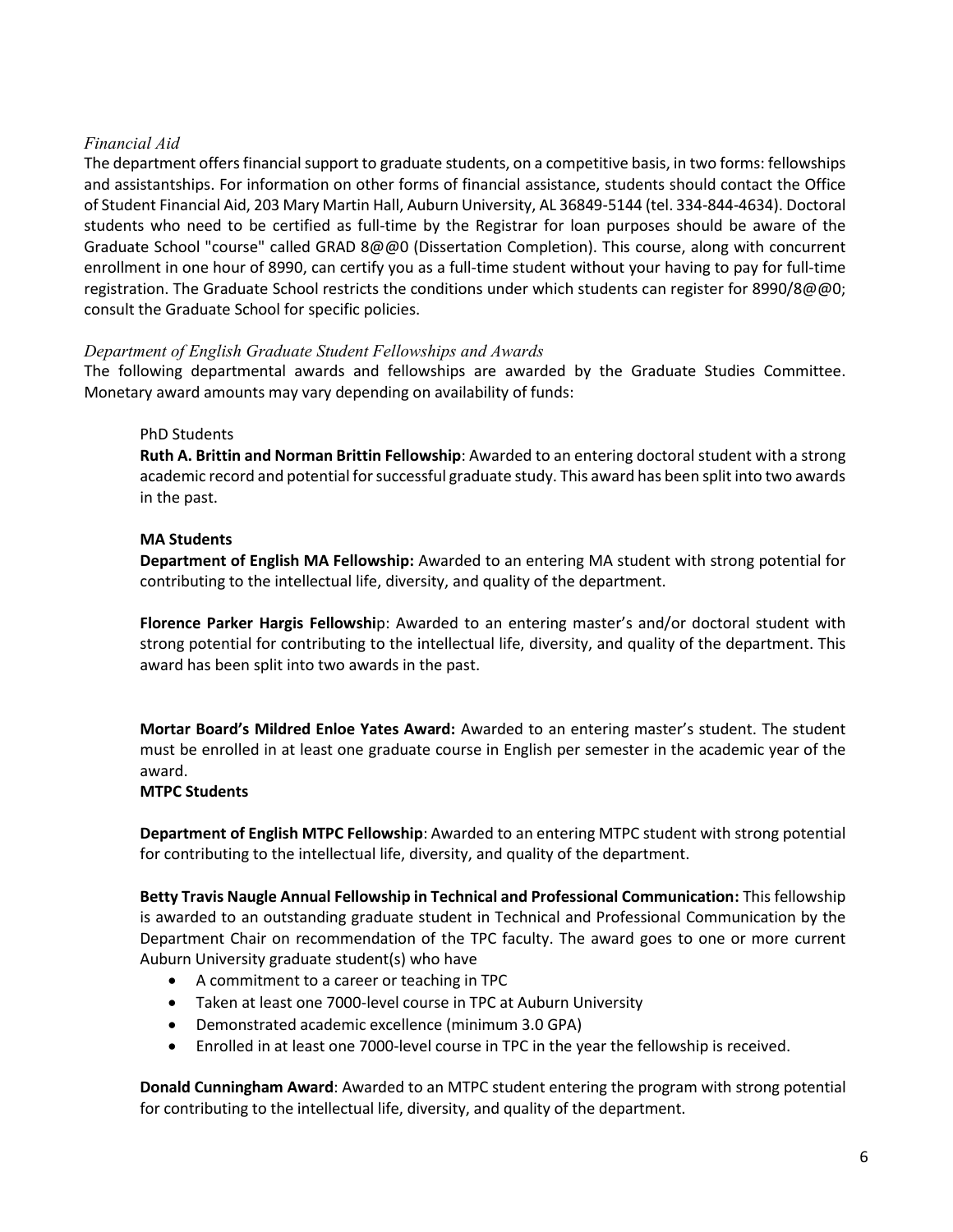## **Writing Semester Fellowship in English**

As funds are available, the department supports an award for doctoral students who are nearing completion of the dissertation and who have completed all other requirements (ABD students). The recipient of the Writing Semester Fellowship in English is chosen by the Graduate Studies Committee of the Department of English from nominations by major professors, who consider the following criteria:

- The nominee's potential for substantially completing the dissertation and preparing to defend within the semester of support; and
- The usefulness to the student of a release from teaching for the purpose of making significant progress on the dissertation.

## **Best Paper by a Graduate Student Award**

This award recognizes one master's-level and one doctoral-level student for the best paper submitted for a graduate course in English. In the spring, the DGS solicits nominees from faculty members who taught graduate courses the previous fall, summer, and spring terms. Papers are then judged anonymously on their originality and quality by a special committee appointed by the DGS.

## **Dr. Ward Allen Annual Graduate Award**

This award is granted to a student pursuing an advanced degree in the English department who is studying poetry, prosody, or poetics. If the student is presenting research on this topic at a conference in the year of the award, an additional travel stipend will be added.

## **GTA Teaching Award**

This award goes to one master's-level GTA and one doctoral-level GTA each year. Nominations are invited in spring and selection of finalists is determined by the English Department Recognition & Development Committee.

## *Graduate Assistantships*

The University defines several categories of graduate assistantship, including Graduate Teaching Assistants (GTAs), Graduate Research Assistants (GRAs), and Graduate Assistants (GAs). More general information is available in the *Graduate Assistant Handbook*, published by and available from the Graduate School website. Central to the understanding of such appointments is the following passage: *Graduate assistant appointments are temporary. Continuation depends upon availability of funds, level of enrollment, and research needs.* Each graduate assistant must be in a degree-seeking program, registered for at least one credit hour during each academic term of the assistantship, satisfy the minimum course load specifications of the individual departments, and be making satisfactory progress toward the degree.

## *Graduate Assistantship Expectations*

All GTAs are expected to adhere to standards of professional behavior including the following:

- Teaching of all scheduled sessions. If you will be absent due to illness, injury, or another emergency, please inform the main office and your lead teacher (if relevant) as soon as possible. If you need to miss a class for a professional reason such as a conference, please arrange for a colleague to cover and/or offer a replacement activity.
- Punctual arrival to and departure from all classes, whether you are teaching or observing.
- Professional dress during all class sessions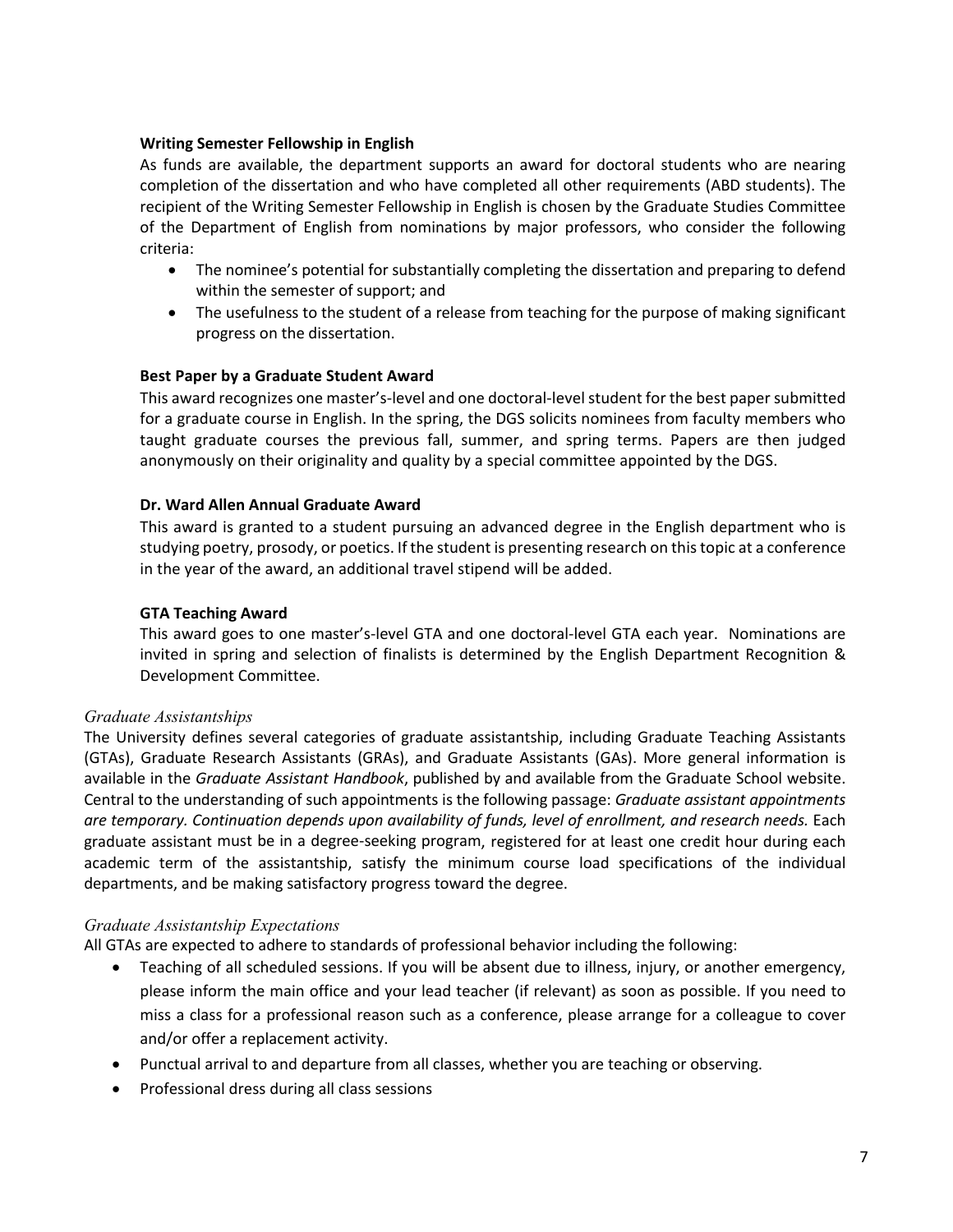• Appropriate professional conduct in all interactions with students, whether in class, during office hours, or elsewhere

## *Questions and Problems*

Master's-level teaching assistants in large-format literature courses should address any questions or problems first to their lead teacher, then to the Director of Core Literature or the Director of Graduate Studies.

Master's-level teaching assistants serving as teachers of record for their own classes should address any questions or problems to the Director of Composition.

PhD GTAs should address any questions or problems with teaching to the program director for the class in question, either the Director of Composition or the Director of Core Literature.

## *Special Rules for First-Year Master's-Level GTAs*

According to our accrediting agency, the Southern Association of Colleges and Schools Commission on Colleges (SACSCOC), those individuals teaching general education courses at the undergraduate level should have at least a "master's degree in the teaching discipline or 18 graduate semester hours in the teaching discipline." In addition, graduate teaching assistants should have "direct supervision by a faculty member experienced in the teaching discipline, regular in-service training, and planned and periodic evaluations." (2006 SACSCOC Guidelines on Faculty Credentials). Our co-teaching program for first-year GTAs complies with these guidelines in that first-year master's-level GTAs are not given primary responsibility for courses in their first year. However, because these GTAs will be given primary responsibility for courses in the second year, it is essential that they earn 18 semester hours in the English Department (6 courses) before beginning the second year. **This means that first-year master's-level GTAs must complete a full load of three courses in each of the first two semesters** or make up the deficit through transfer credit or summer courses.

## *First-Year Master's-Level GTA Training*

The first-year GTA assignment consists of a .33 FTE (full-time equivalent) appointment, or approximately 13.5 hours per week. There is a 2-part structure to the first-year GTA training program:

1) ENGL 7940 Practicum in Teaching College English: required enrollment (1 credit hour Fall; 1 credit hour Spring)

This course is coordinated by the Director of Composition and the Director of Core Literature and provides training in all aspects of teaching First Year Composition and Core Literature classes.

2) Core Literature Teaching Assistant (11 hours fall; 10 hours spring)

Through this program every incoming master's-level student is assigned to work as a GTA in one of the Department's core literature offerings in American, British, or World literature. Each semester, working under the guidance of an experienced faculty member, students assist with grading for the course and lead two small, weekly discussion sections of approximately 15 students each. This program gives GTAs first-hand pedagogical experience with a broad set of teaching skills including creating lesson plans, leading discussions, and evaluating and commenting on student work. Occasionally, as scheduling and staffing needs allow, master's students may serve as teaching assistants to professorial faculty members teaching in our core composition program or other courses.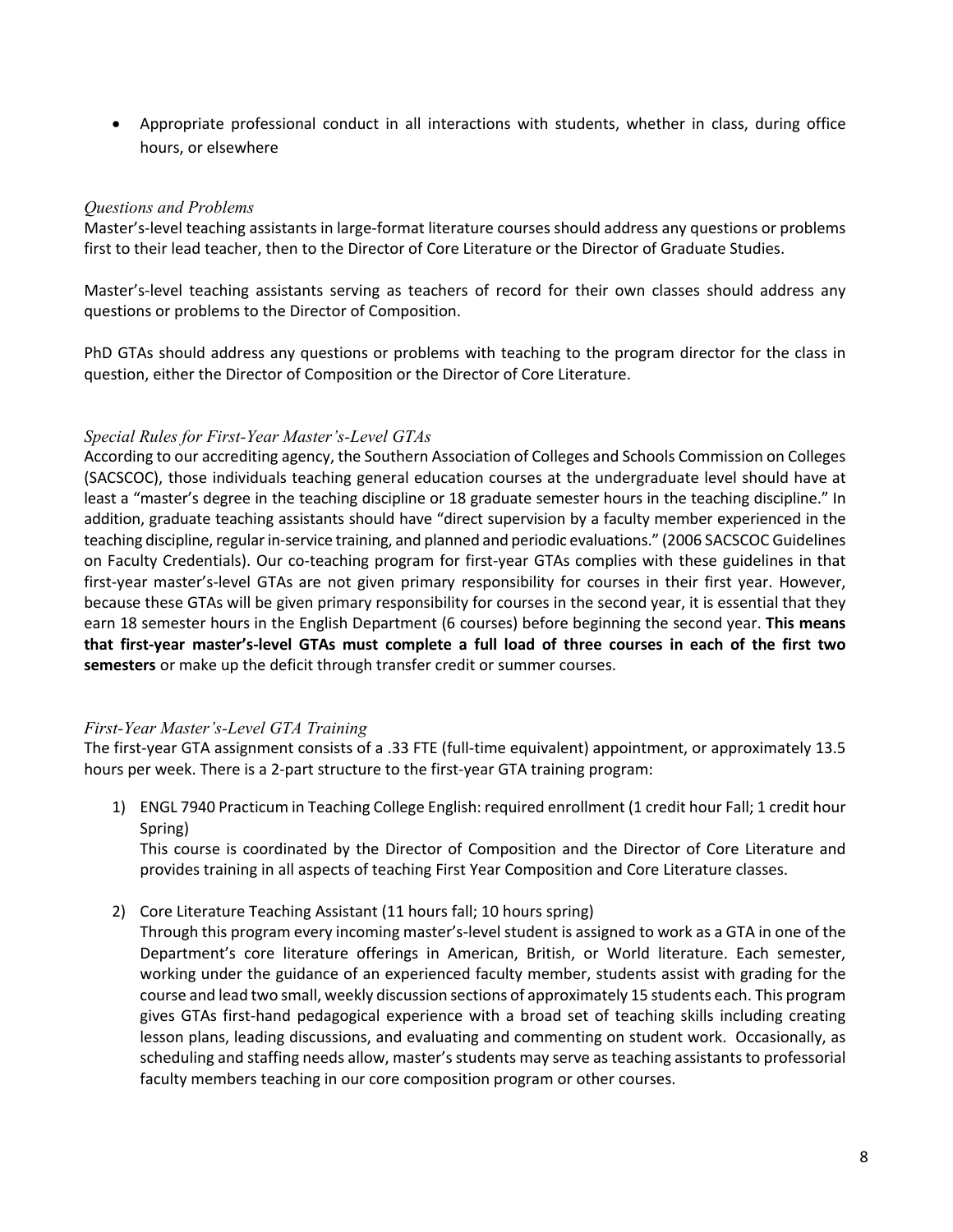In addition to their GTA training as teachers, each incoming master's student will be assigned a program assistantship of 3 hours/week for 1 semester of the first year. These assistantships in administration, program management, and outreach will give our students hands-on experience in the parts of academia that take place outside of the classroom.

## *Second-Year Master's-Level GTA*

Master's-level students in the second year of their GTA appointment teach three core composition courses – two sections in one semester and one in the other. Averaged across both semesters, this represents a time commitment of 15 hours per week, or a .375 FTE.

## *PhD GTA*

PhD students holding a five-year GTA appointment typically teach three courses per year – two in one semester, one in the other. Averaged across both semesters, this represents a time commitment of 15 hours per week, or a .375 FTE. PhD students in the first and second years of their GTA appointment typically teach three courses in core composition. Alternatively, as staffing and scheduling needs permit, first and second year PhD students may teach two sections of composition in one semester and serve as TAs in a core literature lecture in the other. Beginning in the third year of their GTA appointment, in addition to teaching courses in core composition, students who have completed doctoral exams and are making adequate progress toward the degree may be given the opportunity to teach courses in their area of specialty, whether in American, British, or World literature or in advanced writing.

## *Policy on Course Overloads for PhD Students*

Depending on enrollment demands in English Core Classes, the English Department Chair may call on PhD students to volunteer to teach a one course overload during the semester in which they have only one course assignment. Such overload assignments should not be presumed guaranteed. When such assignments become available, they will be assigned based on the following criteria:

- 1) The support of one's Major Professor, with assurances that the student is and has been making consistent progress toward completing degree requirements, and confidence that a teaching overload will not impede such progress. Students seeking to teach an overload are encouraged to meet with their major Professor to discuss the consequences of a teaching overload and consider strategies for balancing teaching and research.
- 2) Seniority: in order to be considered for a teaching overload, students will have successfully passed their PhD qualifying exam. A strong preference will go to students who have demonstrated consistent progress toward the attainment of degree requirements over several terms, or those who are nearing completion of their dissertation or related degree qualifications.

## *Other Auburn University Employment*

Auburn University limits total graduate student employment hours to 20 per semester, for a .5 FTE. Thus, students holding a regular .375 FTE GTA in the English Department cannot work more than five hours per week in any additional paid position at the university. Since additional employment, however lucrative or professionally valuable, can impede progress toward the degree, students are encouraged to consult with their advisory committee chair before assuming any extra work. To ensure compliance with university employment guidelines, students should consult with the DGS before taking on any additional paid positions at the university. Occasionally, a GTA may wish to forego teaching in English in order to work with other offices or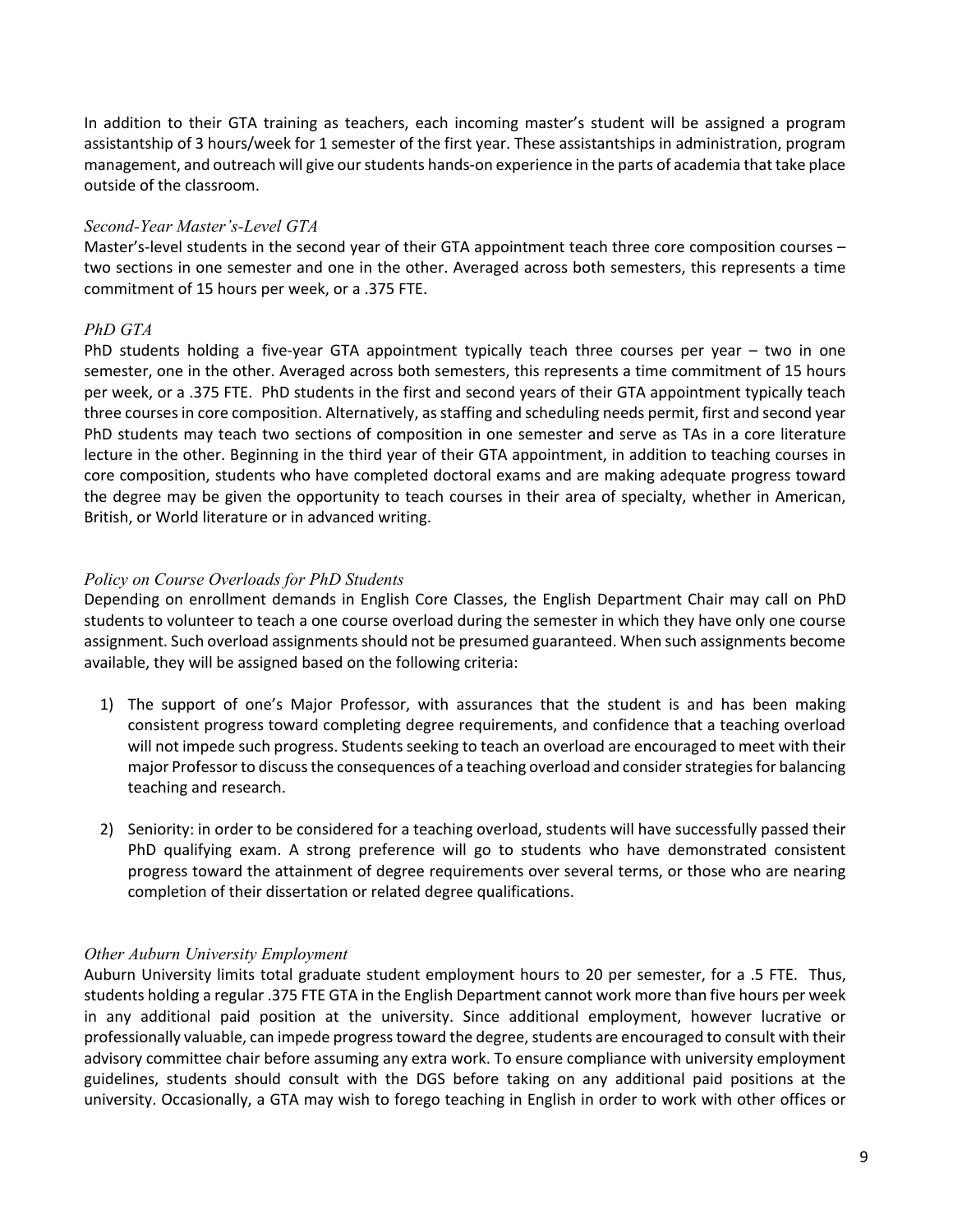programs at Auburn. In such cases, it is crucial that you notify the DGS and the Department Chair as soon as possible. These opportunities do not change the two- or five-year limitation on English Department GTA support.

## *Intimate Relations Policy*

Auburn University prohibits all faculty, administrators and supervisors, including graduate teaching assistants, from pursuing or engaging in romantic or sexual relationships with students, both graduate and undergraduate, whom they are currently supervising or teaching, as well as with employees whom they are currently supervising. Violations should be promptly reported to the University's Affirmative Action Office. Violations of this policy will be addressed through appropriate disciplinary action.

## **Progress toward Degree**

#### *Grades*

It is University policy that in order to receive a graduate degree at Auburn University, a student must earn a cumulative GPA of 3.0 on a 4.0 scale on all courses carrying graduate credit. No more than nine hours beyond the student's Plan of Study is allowed in obtaining the cumulative graduate grade point average (CGGPA). No grade below C (including unsatisfactory grades for courses taken under the S/U option) is acceptable for credit toward a graduate degree. Each graduate course on which a grade below C is received must be repeated at Auburn University whether or not it is listed on the student's Plan of Study. Both the original grade and the grade for the repeated course will be counted in calculating the CGGPA. Course credits transferred from another institution may not be used to satisfy this requirement. Courses retaken will not count against the nine-hour limit beyond the student's plan of study in obtaining the minimum CGGPA. With the exception of internships, practica (e.g., ENGL 7920, ENGL 7940), and Research and Dissertation (ENGL 8990), the Department of English uses the common 4.0 scale for all English graduate courses.

#### *Incompletes*

A grade of "incomplete" must be removed within the following six months or it will be recorded permanently as an F and the course will have to be repeated. This applies regardless of the student's enrollment status. A student not enrolled during the following six months is not exempt from this rule. No student may graduate until "incomplete" and "no record" grades are removed, and the removal must be completed at least three weeks before the date of graduation, regardless of whether the course is included on the Plan of Study.

The faculty member assigning the incomplete should set a deadline early in the next term, well before the sixmonth deadline. Incomplete grades are cleared when the faculty member who assigned them submits a Faculty Grade Change through Workflow. Students who need to clear an incomplete should do so at the earliest possible time. It is a good idea to draw up a written agreement with the faculty member who assigned the IN, specifying how and by when the incomplete work is to be submitted.

#### *Probation, Warning, and Suspension*

Only grades in Auburn University courses approved for graduate credit will be used in determining the overall grade point average for continuation in Graduate School. If at the end of any semester the cumulative graduate GPA (CGGPA) falls below 3.0, the student will be placed on academic probation for the following semester. If the CGGPA remains below 3.0 after the next eleven credit hours of graduate enrollment (both graded and ungraded), the student is placed on academic suspension. A student on Academic Suspension may not hold a graduate assistantship. The student may be re-admitted only after completion of a remediation plan recommended by the department and approved by the Dean of the Graduate School. Coursework taken as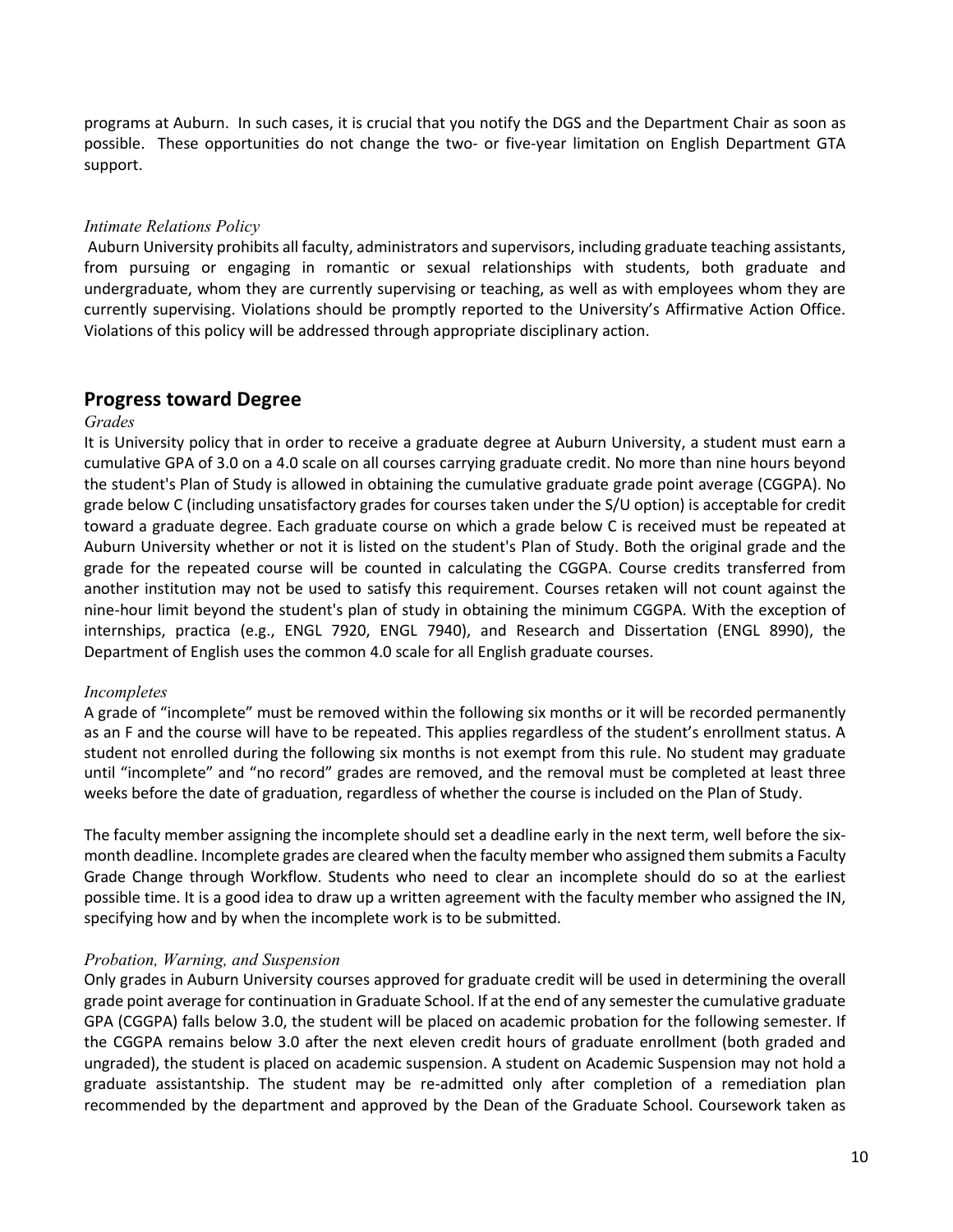part of the remediation plan must be completed within two consecutive semesters and may count toward both the student's degree and CGGPA with the recommendation of the department head and the approval of the graduate dean. Upon completion of the remediation plan, the student must have addressed academic deficiencies and have a CGGPA of 3.0 or above. Once approved by the graduate dean, remediation plans may not be amended or extended beyond the original deadline. If a student fails to complete the remediation plan as approved or if the student earns a grade of C or below while completing the remediation plan, the student will be dismissed from the Graduate School and the designation ACADEMIC DISMISSAL will be placed on the student's official record.

## *Satisfactory Progress, Due Process, and Dismissal*

The Graduate School's policy on due process and dismissal can be found in the *Graduate Assistant Handbook*. Because the failure to maintain academic standards merits automatic dismissal, students may be dismissed by the Department of English at the end of any semester if they have not made sufficient academic progress to warrant continuance of study. Possible indications of insufficient academic progress include failure to follow an approved Plan of Study or other departmental or University guidelines, low grades, or lack of progress on a portfolio or dissertation.

## *Grievances and Right of Appeal*

All graduate students should be familiar with the Student Academic Grievance Policy, which is available from the *Student Policy eHandbook*. For guidance concerning academic grievances and appeals not covered in that policy, the student should consult the DGS or, if circumstances seem to warrant it, the Department Chair. In general, graduate students have the right to appeal actions by the faculty, the DGS and Graduate Studies Committee, orthe department that affect their academic welfare. Appeals concerning degree program matters should be directed in writing to the DGS. Appeals concerning other matters, including grades, should be directed to the Department Chair. Appeals concerning Graduate School policies and procedures should be directed through the DGS to the Graduate School. Appeals must be made in writing and submitted to the appropriate person within 30 days of the action being appealed. Students are protected by law from intimidation or punitive action against them as the result of their having filed an appeal.

Since they are both teachers and students, all GTAs should also be aware of their rights and responsibilities in case an academic grievance or appeal is filed against them.

## **Registration**

## *General Policies and Procedures*

General regulations concerning registration and graduation requirements appear in the *Auburn Bulletin*, and it is vitally important that graduate students become familiar with these regulations, especially those concerning graduation. Graduate students must be continuously enrolled (defined as at least two semesters in a given academic year). See "Registration" in the Graduate School section of the *Bulletin* for continuous enrollment, inactive status, and leave of absence policies. The maximum course load set by the Graduate School is 16 hours per semester. In the Department of English, the usual maximum for GTAs is three courses or 9 hours per semester, though no departmental policy precludes students from attempting more.

There are special registration requirements for graduation. First, students **must** request a graduation check at the Graduate School **prior** to the expected semester of graduation. This check of the student's record makes sure that the student has met or is meeting all graduation requirements. Second, when registering for their final semester, students **must** indicate that they expect to graduate. Students who complete all work for their degree in one semester, but who fail to meet the requisite deadlines and therefore must graduate in the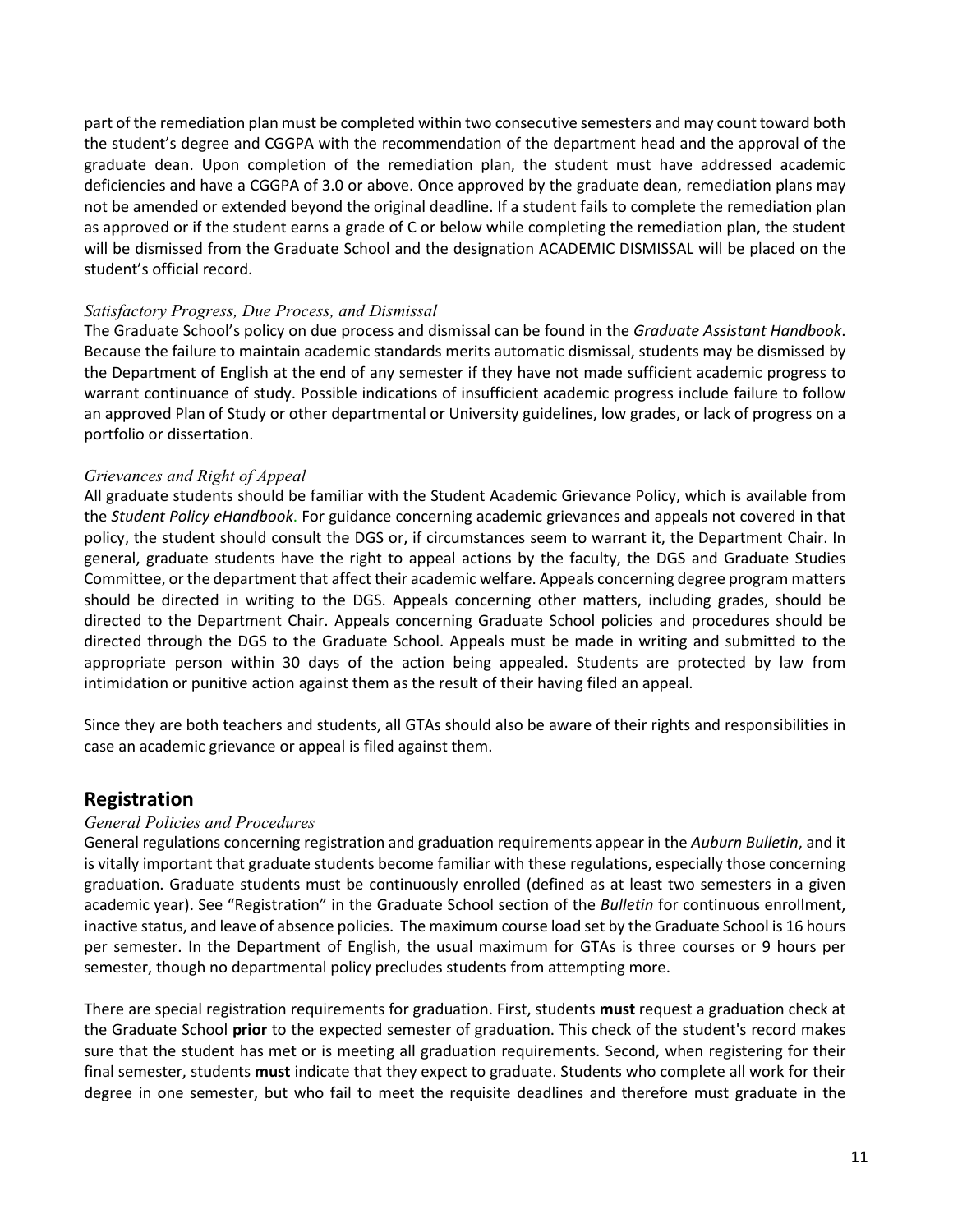following semester, are issued a "Certificate of Completion" by the Graduate School upon completion of their work, and do not need to register for the semester of graduation.

Each semester currently enrolled students register for the next semester during the registration period announced by the University and listed in AU Access. Current students who attempt to register after this period run a substantial risk of being closed out of courses. If a course fills up, the DGS can have students added to graduate courses in English; however, there is no guarantee that a student can be added to a course after the enrollment has reached the maximum. Students should consult with the DGS and major professor before registering.

## *Withdrawing from Courses*

Students may withdraw from coursesfor which they are registered up to roughly a month before the semester ends (see the Graduate School calendar). Dropping courses, like adding them, is handled through AU Access or by telephoning the registrar's number for computerized registration and schedule adjustment (844-5800). However, a graduate student who is considering withdrawing from a course should first consult with his or her advisor or major professor, the DGS and the course instructor. Dropping a course between the 6<sup>th</sup> and 15<sup>th</sup> class days will result in a \$100 drop fee per course dropped. If a student drops a course after the 15<sup>th</sup> class day and by November 3<sup>rd</sup>,the student will receive a "W" (withdrawal) grade designation on his or her transcript. Students may not withdraw from courses after this deadline except in unusual circumstances, in which case the graduate dean's permission is needed. Students withdrawing from all courses for which they are registered in a given semester are deemed to be resigning. In order to resign, the student must file a separate form, available from the Graduate School. GTAs who resign will lose their assistantship either immediately or at the end of the semester, at the Department Chair's discretion.

## *Readmission*

Students who have not been enrolled for three successive semesters (including summer) and who wish to resume their graduate studies in English must submit to the DGS a written request for readmission to the same degree program in which they were formerly enrolled. This request must be received by the DGS at least 30 days prior to the beginning of the semester for which the student seeks to register. If the student's academic record is in order, the request will usually be granted. Students who are considering an interruption in their degree programs, however, should be aware of the following time limits:

## **Time Limits for the Master's Degree**

All graduate work toward a master's degree must be completed within a period of six calendar years. The student's time to completion begins with the earliest completed course approved for inclusion in the Plan of Study. Students who leave and later return to the program are subject to all the rules, regulations, and degree requirements of the University, the Graduate School, and the Department of English that are in effect at the time of their readmission.

## **Time Limits for the Doctor of Philosophy Degree**

Students are expected to achieve candidacy within six years and to complete all requirements for the degree within ten years. Upon admission to candidacy, the student has four calendar years to complete all remaining requirements for the doctoral degree. The student's time to completion begins with the earliest completed course approved for inclusion in the plan of study. If unable for any reason to complete the requirements on time, the student may, with the approval of the advisory committee, petition the dean of the Graduate School for a one year extension. Students failing to complete the degree in the allotted time revert to the status of an applicant and must, with the approval of the advisory committee, petition the dean of the Graduate School to retake the oral examination.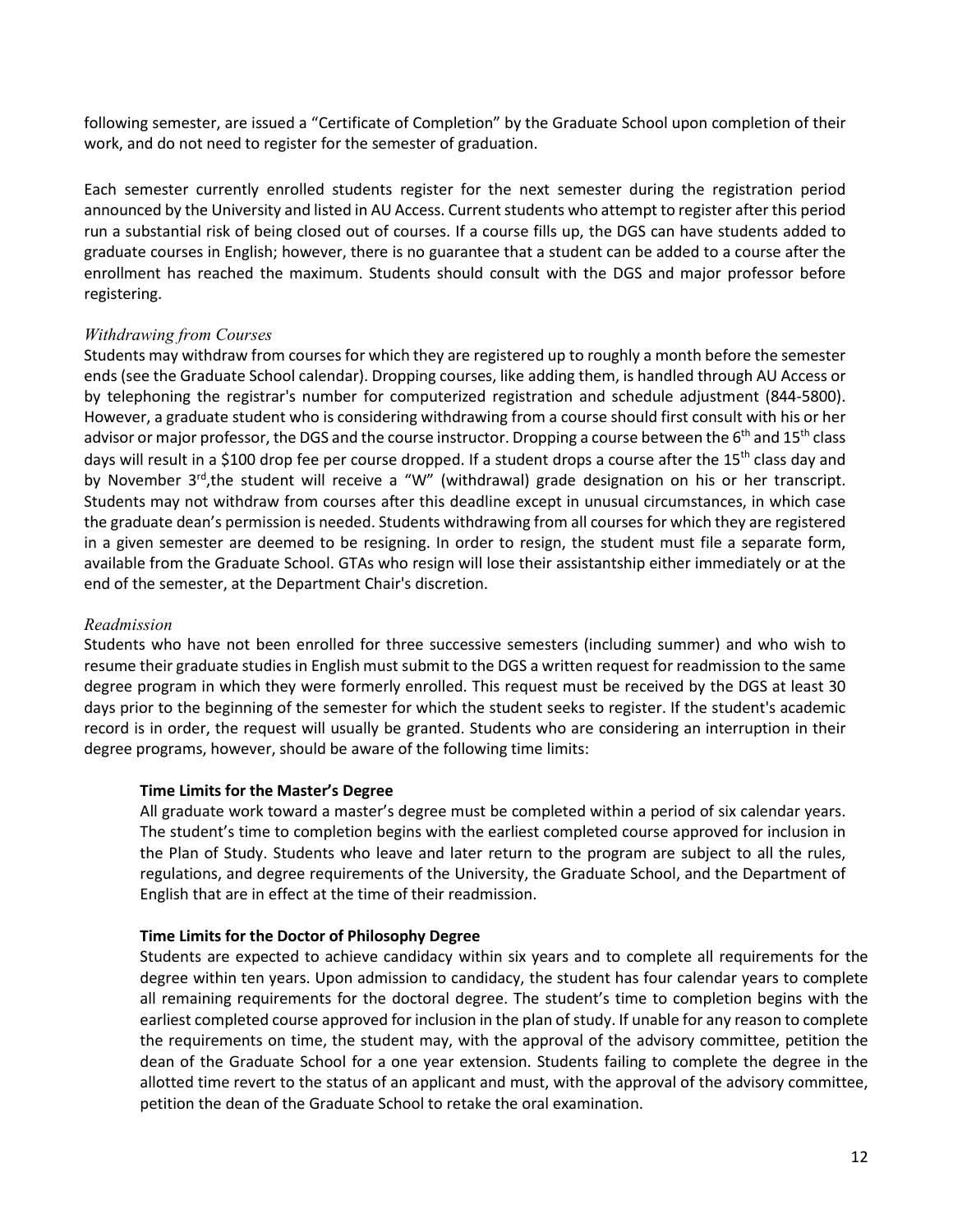### *Annual Review*

The English Department conducts annual reviews of doctoral candidates and of all GTAs to assess progress toward the completion of the degree.

## *Special Registration Policies for GTAs*

Students **must** register for appropriate coursework or credit during each semester that they hold a graduate assistantship. Those who have not completed required coursework must register for normal 3-hour courses listed on or appropriate to their Plan of Study. Those who have completed required coursework may take additional courses or register for ENGL 8990, as appropriate.

## *Graduate School Courses*

Each semester, as administrative assistance for qualified students, the Graduate School liststhe following items in the schedule of course offerings:

**GRAD 7000 Clearing Registration** is a 0-credit-hour course for those who completed all degree requirements in a previous semester but did so too late to meet graduation deadlines. Provided that you have already defended your thesis or dissertation and submitted final copies to the Graduate School in an earlier semester, registering for GRAD 7000 (instead of, for example, ENGL 7990 or ENGL 8990) in the semester of graduation will lower tuition charges: you will have to pay the basic registration fee but no additional credit-hour fees. Students who need only to clear an incomplete or deferred grade during the semester of graduation may register for GRAD 7000.

**GRAD 8@@0 Dissertation Completion** is a 0-credit-hour course for PhD students who need to be certified as full-time students (usually for financial reasons) and who have completed all degree requirements apart from the dissertation. Students who need such certification and who meet the requirements can register for GRAD 8@@0 by submitting to the Graduate School a registration request form that has been signed by the DGS. These forms are available from the Forms page of the Graduate School website, and they must be hand-carried to the Graduate School once completed and signed. In order to register for one of these courses, the student must be registered concurrently for at least one hour of ENGL 8990. Currently, there is a maximum of six semesters for GRAD 8@@0.

**International Students** should be aware of the special registration procedures for certifying full-time enrollment or authorizing a drop below full-time enrollment. The Full Course of Study Authorization (sometimes still referred to as the "gold form") is available from the Office of International Programs website under International Students and Scholars, and should be filled out in consultation with the DGS.

## *ENGL 7930 Directed Individual Study*

This is the appropriate course for independent study undertaken prior to thesis or dissertation credit. In such cases, the proposed course must neither duplicate course offerings nor have as its goal preparation for graduate examinations. In order to enroll in ENGL 7930, a student must submit a written proposal with a cover sheet (available from the Department of English website under Graduate Studies in English, Departmental Forms), signed by the supervising professor, to the DGS for approval by the Graduate Studies Committee **by the middle of the semester prior** to the one in which the Directed Study would take place. For fall semester the proposal must be submitted by the middle of the previous spring semester. The proposal submitted with the cover sheet should describe succinctly the nature of the proposed project and the course requirements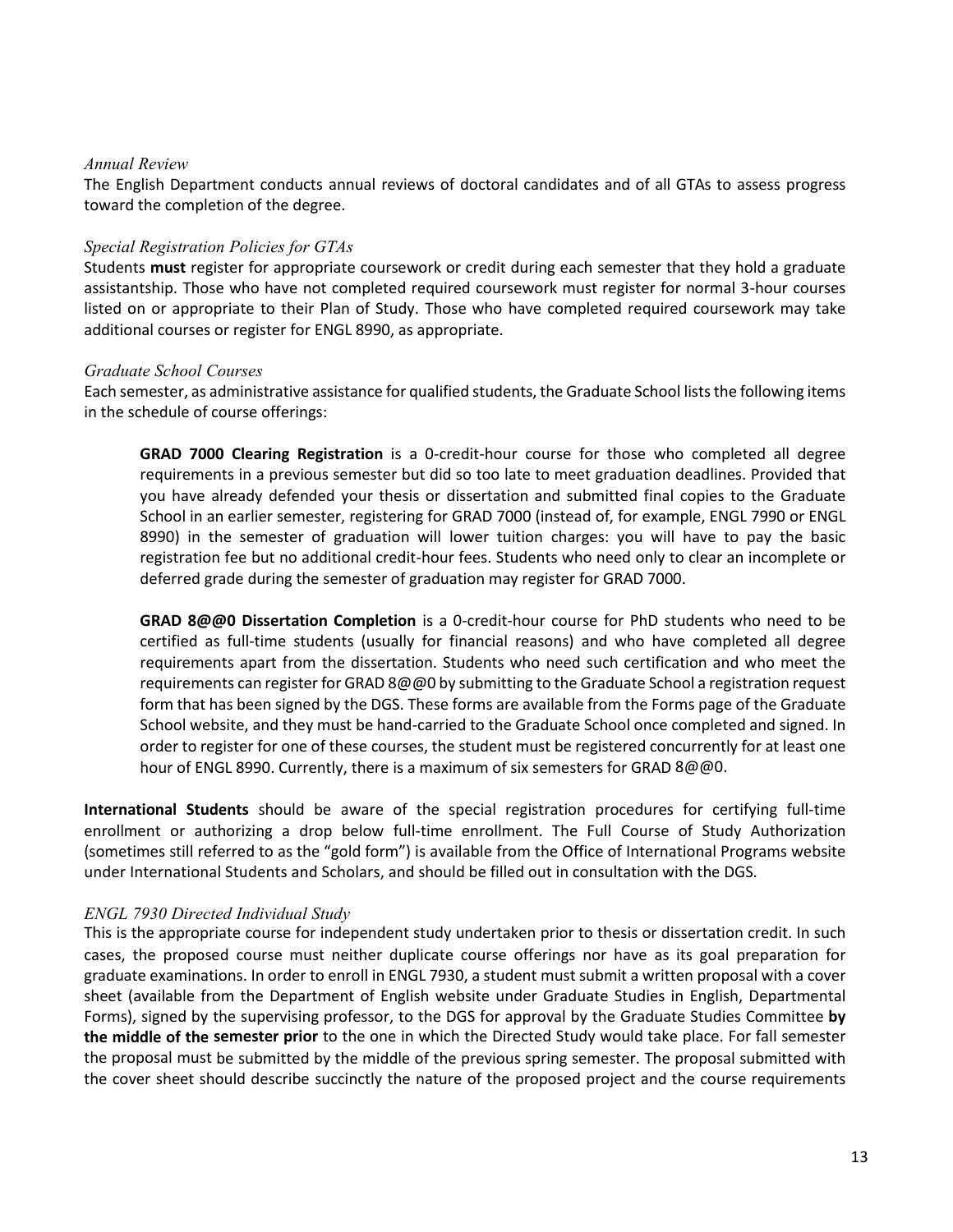that the student and directing faculty member have negotiated. Students taking ENGL 7930 normally register for 3 hours of credit.

To be eligible to propose a Directed Study project, the student must have:

- Completed at least 12 hours of study in his or her graduate program at Auburn by the time the proposed course is to begin
- Received Graduate Studies Committee approval of the Directed Study Syllabus
- No outstanding incompletes at the time of submitting the proposal (approval will be withdrawn if there is an outstanding incomplete at the time the proposed course is to begin)
- A cumulative GPA of at least 3.67 in graduate English courses at Auburn at the time the proposal is submitted.

## *Auditing a Class*

A graduate student may audit a course after obtaining permission from the major professor and the professor teaching the course to be audited. The student must complete the "Audit Course Registration Form" (found on the Graduate School website in the Forms Directory). The student must then submit it to the Graduate School before the fifteenth class day of the fall or spring semester or the fifth class day of any summer term. Students are not permitted to change from audit to credit after classes begin but may change from credit to audit within that same time frame.

## **Resources**

## *Academic Computing*

The department maintains a departmental computer workroom in Haley Center 9009, providing web access, e-mail, printing, and scanning capabilities. In addition, the Office of Information Technology (OIT) operates several public access computing sites on campus.

## *Department Website*

The Department of English maintains its own website, and from this page students can explore department events, publications, faculty, and course offerings, as well as find information about departmental degree programs. The Graduate Studies area of the departmental website provides additional resources of particular interest to current and prospective graduate students, including information on placement of graduates, career and job search advising, the English Graduate Association, and of course online versions of this *Handbook*.

## *Department Communication*

All graduate students are assigned mail slots in the English Department's main office, 9030 Haley Center. Students should check their boxesfrequently for correspondence, announcements, and other information from the department. Many faculty members also use the mailboxes to communicate with graduate students. Electronic mail is an official means of communication, and is used by all students and faculty in the department and the university. EGA (see below) maintains its own electronic mailing list. The Department Chair and the DGS routinely communicate important information to graduate students via e-mail,so **it is vital that you check your Auburn University email account (userid@auburn.edu) and read all e-mails at least daily. When a response is requested, you should respond by the stated deadline or within two business days. GTAs are required to respond to student emails appropriately within two business days.** If you also want to receive messages at another address you will need to arrange for your Auburn email to be forwarded.

*English Graduate Association (EGA)*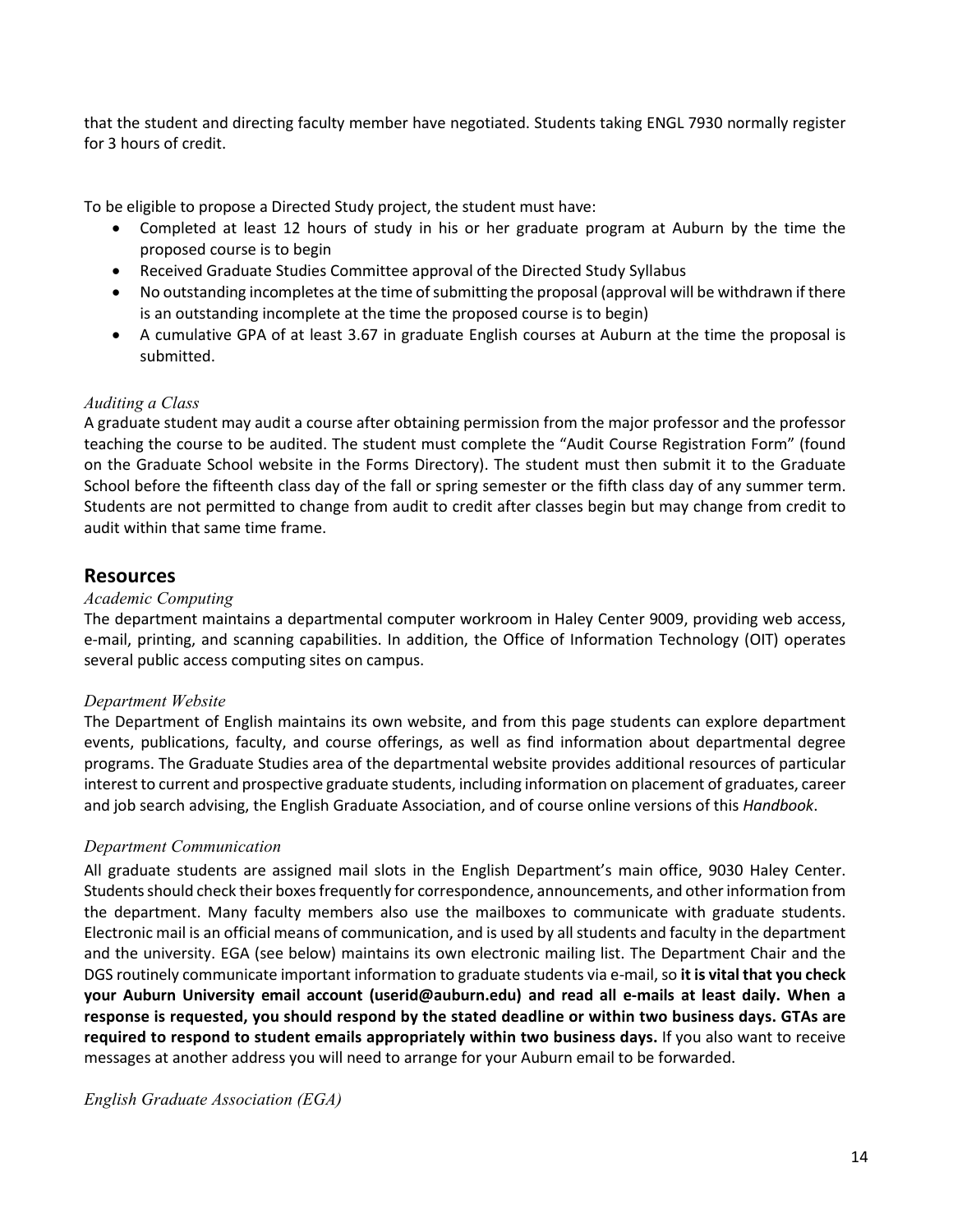All graduate students in the Department of English are considered members of the English Graduate Association. A faculty advisor, selected by the membership, is considered an ex officio member of EGA. The organization elects the following officers: PhD Co-chair, Master's Co-chair, MTPC Co-chair, Secretary, Treasurer, and Parliamentarian. These officers, plus elected committee representatives, make up the Executive Board, which is responsible for the organization and oversight of EGA business and activities.

The organization is designed to:

- Provide departmental committee and University council representation for its membership
- Organize activities for the personal and professional development of its membership
- Act as an advocate for its membership within and outside the University
- Provide a forum in which to discuss the concerns of its membership
- Maintain a University-sanctioned organization to represent English graduate students.

EGA sponsors several activities throughout the year including socials, intramural sports teams, graduate student forums, and service projects. Its major academic event is the SELARC (Southeastern Liberal Arts Research Conference), held in the spring semester. For information about meetings, bylaws, social events, and other matters, consult the EGA representatives as listed on the English Graduate Association website.

#### *Graduate Student Council (GSC)*

The Graduate Student Council is the principal governance and lobbying organization for all Auburn graduate students. Its president serves as a voting member of the Graduate Council. Department of English graduate students are eligible to serve as GSC senators. Further information is available at the GSC website and Facebook page.

#### *Placement Services*

For PhD students, the major professor will typically play the central role in preparing for the academic job market. The DGS normally arranges workshops on the job search, mock interviews, advice on job application materials, and other services. The Graduate Studies website also provides advice and links for students pursuing non-academic and academic employment. The University's Career Center, located in 303 Martin Hall, is mainly geared toward undergraduates but provides a number of useful resources to graduate students seeking non-academic employment.

#### *Research Support*

#### **Graduate Student Research Awards**

Administered by the Graduate School, the intent of Graduate Student Research Awards is to provide partial support for dissertation research. As such, these awards may be used to help support the purchase of materials and equipment necessary for data collection or for travel (within or outside the United States) for the purpose of conducting research. The maximum amount of each award is \$1000. One competition is held each year, with a deadline in mid-year. Forms and information are available from the Graduate School website in the Academic Resources section of the Students page.

#### **External Support**

A number of granting agencies support dissertation as well as post-doctoral research. Students seeking research support should contact faculty members in their particular field of interest for more information about funding opportunities.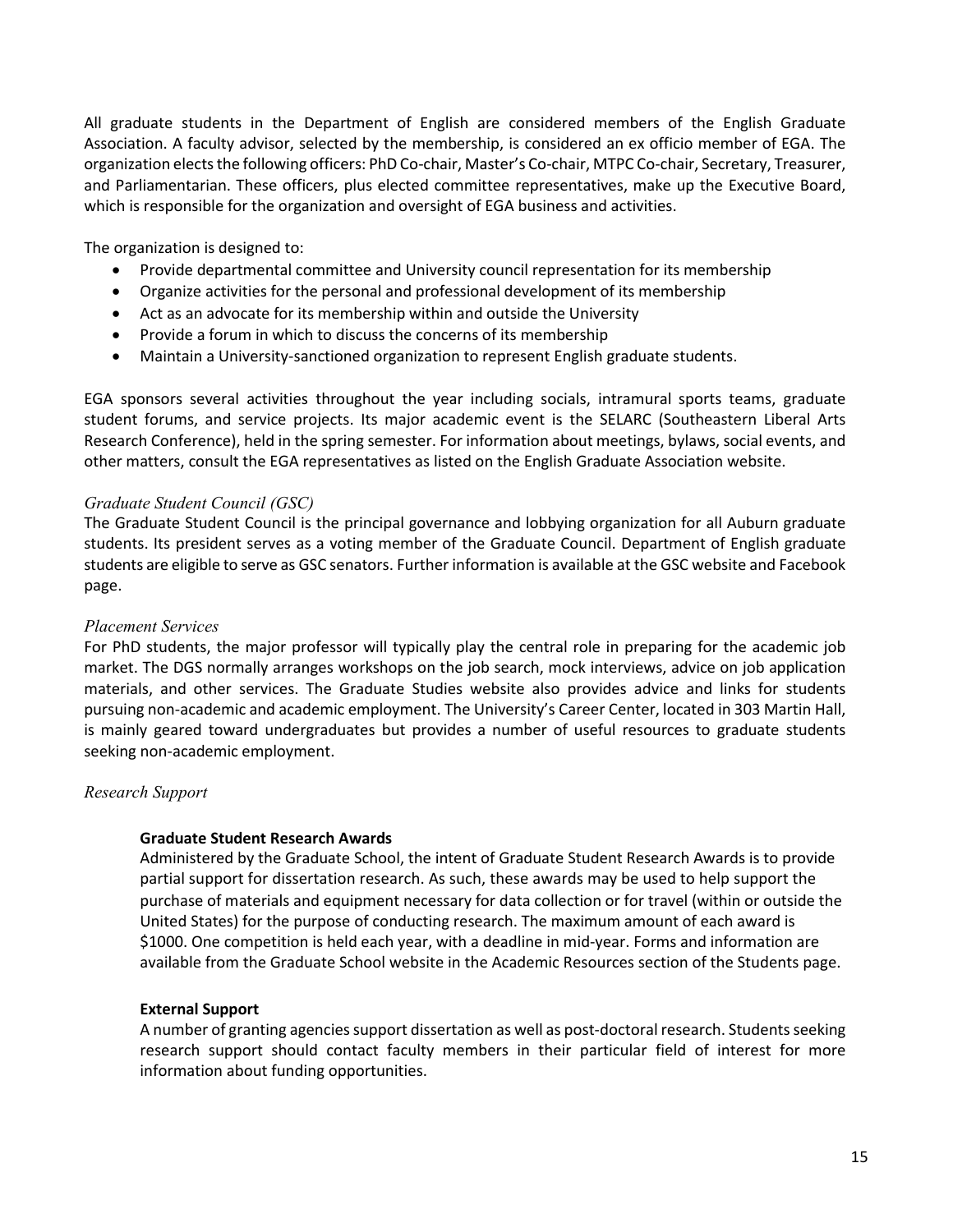## *Travel Support*

## **English Department Support for Graduate Student Travel**

The English department is generally able to provide support for research travel, limited to \$500 each academic year. Graduate students seeking travel support from the department should contact the Department Chair.

### **Graduate School Research and Travel Fellowships**

The intent of Graduate School Research and Travel Fellowships is to provide partial travel support for students presenting research results at domestic and international professional meetings. First priority is given to those students presenting results of thesis or dissertation research. Limited funding prevents support for fieldwork or meetings (e.g. conferences, workshops, etc.) where student research results are not being presented. Submission of an application does not guarantee that an award will be granted, and funds for travel are sometimes limited in years of budgetary constraint. Individual travel awards will range from a minimum of \$50 to a maximum of \$500. Criteria that will be considered include guidelines established by the Graduate School and availability of funds from other sources. Forms and information are available from the Graduate School website.

## **Other University Resources**

Depending on the research project, other university travel support may be available. The Women's Studies Program, for example, calls for applications from graduate students presenting on relevant topics, and other programs may have similar opportunities posted on their websites.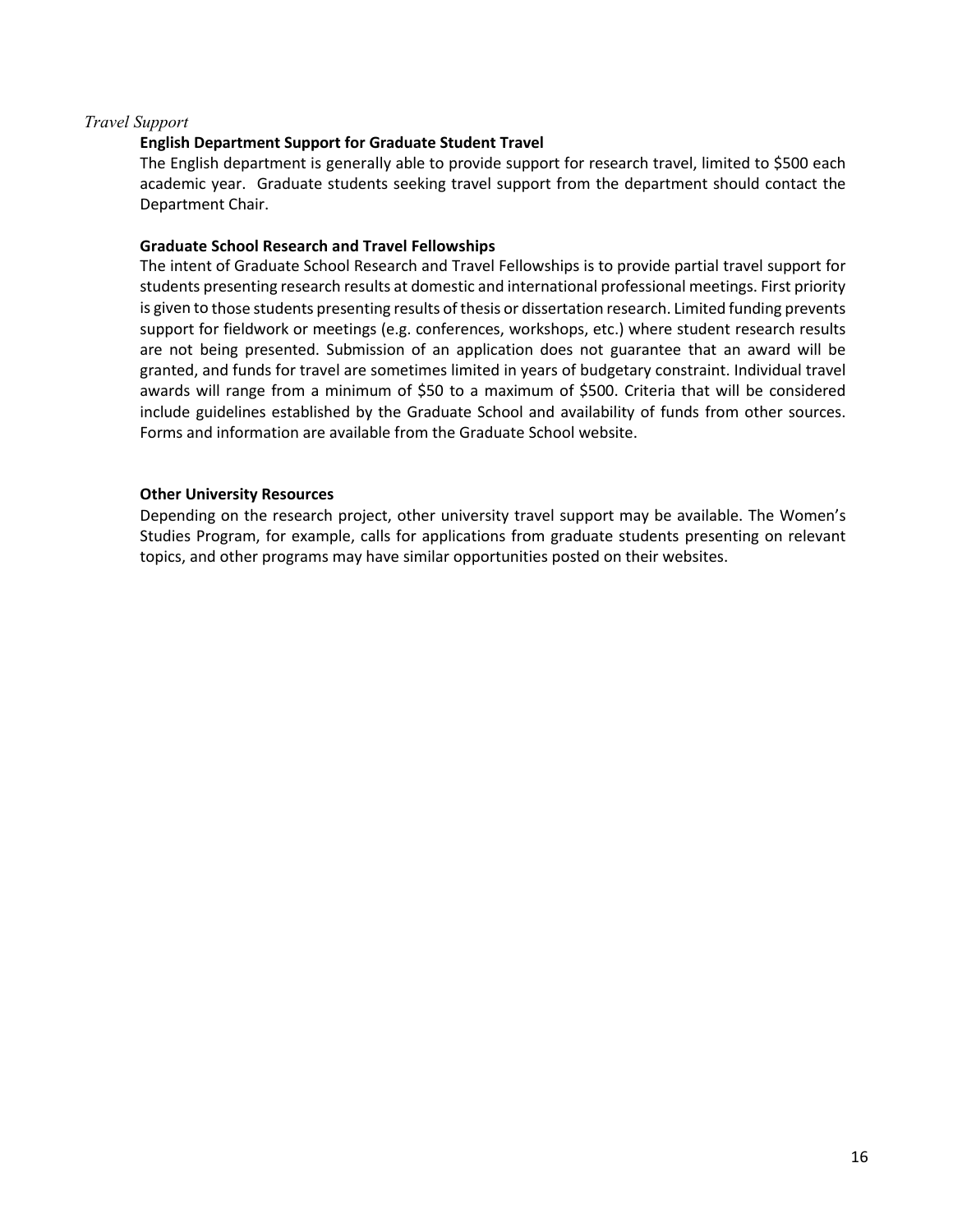## **English Graduate Courses**

The following is a list of all graduate courses offered by the English Department.

6410 History of the English Language 6840 Approaches to English Grammar 7000 Technical and Professional Editing 7010 Technical and Professional Communication: Issues and Approaches 7020 Pedagogy in Writing Studies 7030 Studies in Technical and Professional Communication 7040 English Composition: Issues and Approaches 7050 Studies in Composition 7060 Web Development 7070 Grant & Proposal Writing 7080 Document Design in Technical and Professional Communication 7090 Topics in Writing Studies 7130 Fiction Writing 7140 Poetry Writing 7150 Studies in Medieval Literature 7160 Early Modern Studies 7170 Eighteenth-Century Studies 7180 Nineteenth-Century Studies 7190 American Studies 7200 Literary Modernisms 7210 Contemporary Literature and Culture 7280 Studies in Linguistics 7300 Rhetoric Theory and Practice 7770 African American Literature 7780 Studies in Race, Gender, and Sexuality 7790 Literary Theory: Issues and Approaches 7800 Studies in Literary Theory 7810 Studies in Comparative Literature 7830 Major Author(s) 7850 Studies in Genre 7870 Special Topics in English Studies 7910 Practicum in Technical and Professional Communication 7920 Internship in English Studies 7930 Directed Individual Study 7940 Practicum in Teaching College English 7990 Research and Thesis 8990/8996 Research and Dissertation

## **The Master of Arts in English (MA)**

Students who have been highly successful undergraduate English majors – especially those with superior writing, research, and critical thinking skills – are well suited for the opportunities in scholarly training and intellectual growth available at the master's level in English.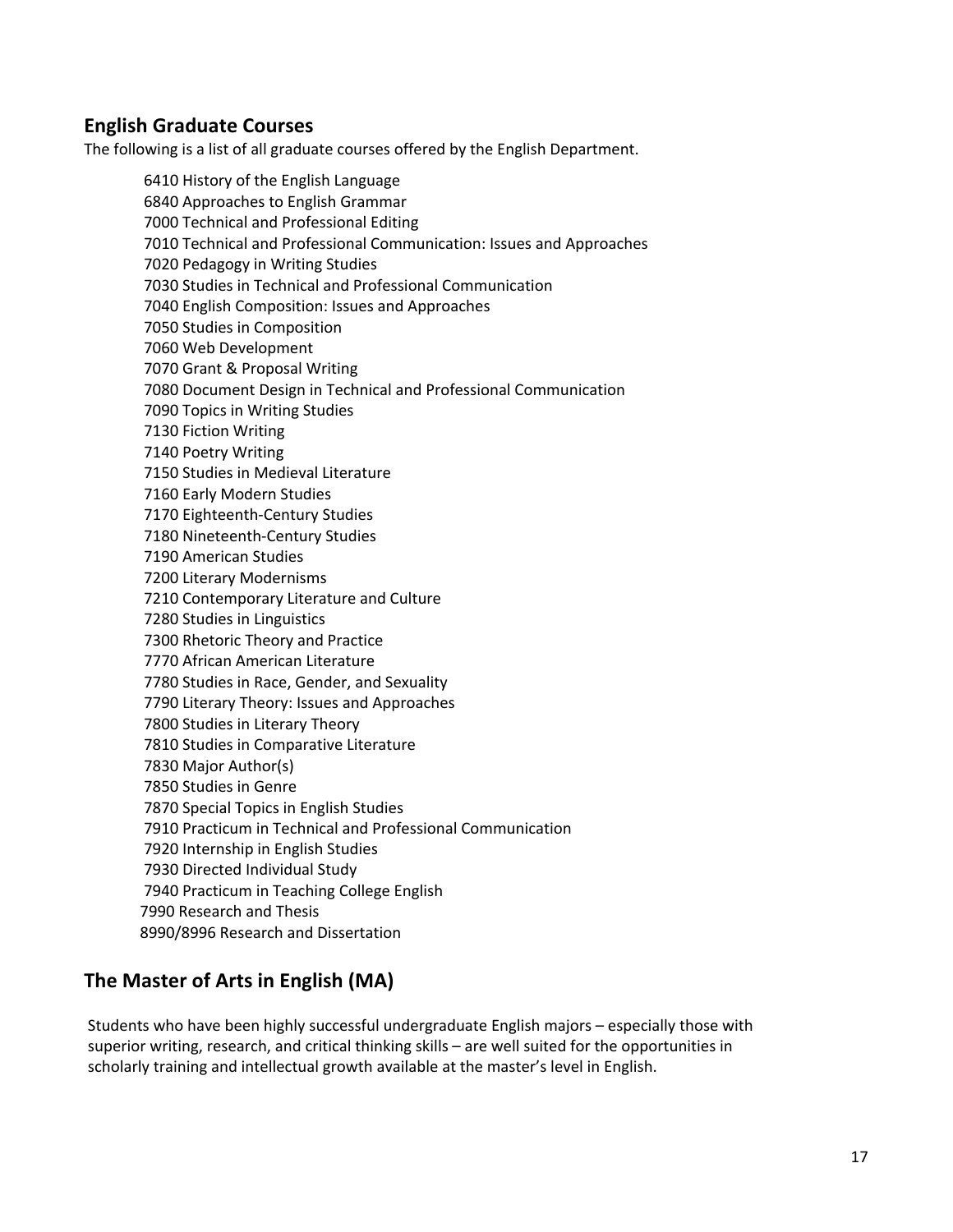The master's degree in English at Auburn is designed to develop and professionalize students within a subdiscipline in English Studies, and to bring their writing and research skills to an advanced level while providing them with experience as university-level teachers. Students normally complete the master's degree (MA) in two years. Such students are well prepared for careers in writing, editing, business, secondary and community college teaching, and other professions seeking broadly educated individuals with excellent analytic and communication skills. Many of our master's graduates pursue teaching and research careers and go on to attend doctoral programs in English, while other English graduate students use their training to develop their craft as creative writers.

## **Concentrations**

The English Department at Auburn University offers a flexible Master of Arts(MA) degree with several available concentrations:

- MA in English with a Concentration in Literature
- MA in English with a Concentration in Composition and Rhetoric
- MA in English with a Concentration in Creative Writing

Students can specify which track they will complete in the admissions process or at any time in the first year of the MA. Students interested in being admitted to the Creative Writing track must submit a creative writing sample as a part of their application. They may also be approved by the Creative Writing faculty after admission. Interested students should submit a writing sample to one of the Creative Writing faculty, who will make the decision as a group.

| <b>GTA requirement</b><br>$(2 \text{ hrs})$ | 7940 Practicum in Teaching College English                                                                                                                                   |                                                |                                                                                    |
|---------------------------------------------|------------------------------------------------------------------------------------------------------------------------------------------------------------------------------|------------------------------------------------|------------------------------------------------------------------------------------|
| <b>Distribution Courses</b><br>(9 hrs)      | T & P Communication,<br>Rhetoric & Composition,<br>Linguistics, or<br><b>Creative Writing</b>                                                                                | Comparative<br>Literature,<br>Genre, or Author | Special: Technology<br>and Culture, Globalism,<br>Sustainability, or Diversity     |
| <b>Major Area Courses</b><br>(9 hrs)        | Pre-1800 Literature                                                                                                                                                          | Post-1800 Literature                           | 7790 Literary Theory:<br>Issues & Approaches or<br>7800 Studies in Literary Theory |
| <b>Minor Area Courses</b><br>(6 hrs)        | Two graduate courses in English or another discipline relevant to the student's<br>professional and academic goals; approved by the student's Graduate Advisory<br>Committee |                                                |                                                                                    |
| <b>Elective Courses</b><br>(6 hrs)          | Two graduate courses in English                                                                                                                                              |                                                |                                                                                    |

## *MA in English with a Concentration in Literature*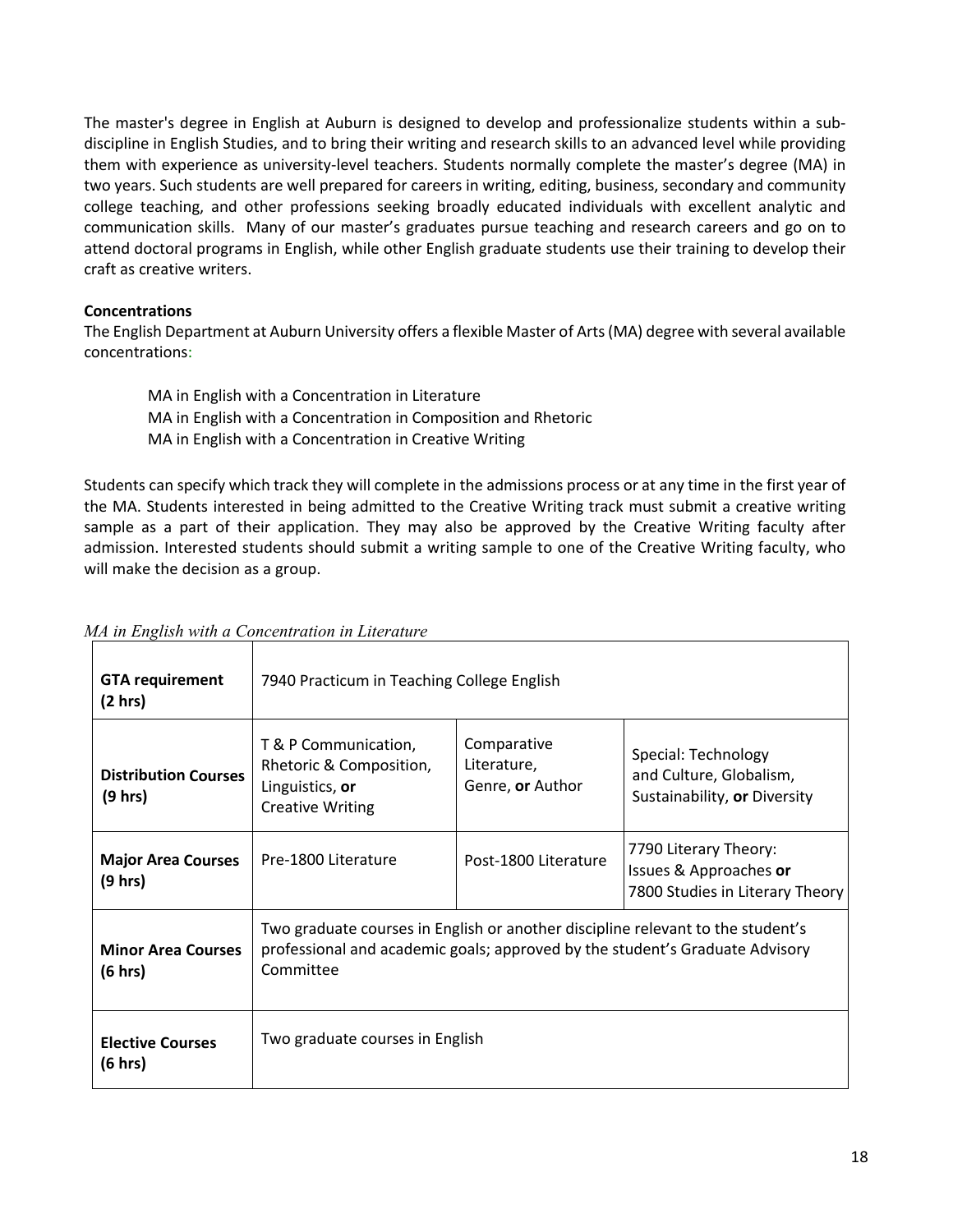| Capstone |
|----------|
|----------|

32 credit hours required:

- 2 credit hours in ENGL 7940 (GTA requirement)
- 9 credit hours in ENGL distribution courses
- 9 credit hours in ENGL major area courses
- 6 credit hours in minor area courses
- 6 credit hours in elective area courses

In addition:

- Portfolio/exam (this requires significant research, as well as revision of work originally completed in courses taken for the MA under the supervision of the student's graduate advisory committee)
- Foreign language requirement

| <b>GTA requirement</b><br>(2 hr)       | 7940 Practicum in Teaching College English                                                                                                                                   |                                   |                                                                                |
|----------------------------------------|------------------------------------------------------------------------------------------------------------------------------------------------------------------------------|-----------------------------------|--------------------------------------------------------------------------------|
| <b>Distribution Courses</b><br>(9 hrs) | T & P Communication<br>or Linguistics                                                                                                                                        | Literature<br>or Creative Writing | Special: Technology<br>and Culture, Globalism,<br>Sustainability, or Diversity |
| <b>Major Area Courses</b><br>(9 hrs)   | 7040 English Composition:<br><b>Issues &amp; Approaches</b>                                                                                                                  | 7050 Studies in<br>Composition    | 7300 Rhetoric:<br>Theory & Practice                                            |
| <b>Minor Area Courses</b><br>(6 hrs)   | Two graduate courses in English or another discipline relevant to the student's<br>professional and academic goals; approved by the student's Graduate Advisory<br>Committee |                                   |                                                                                |
| <b>Elective Courses</b><br>(6 hrs)     | Two graduate courses in English                                                                                                                                              |                                   |                                                                                |
| Capstone                               | Portfolio and oral exam                                                                                                                                                      |                                   |                                                                                |

## *MA in English with a Concentration in Composition and Rhetoric*

32 credit hours required:

• 2 credit hours in ENGL 7940 (GTA requirement)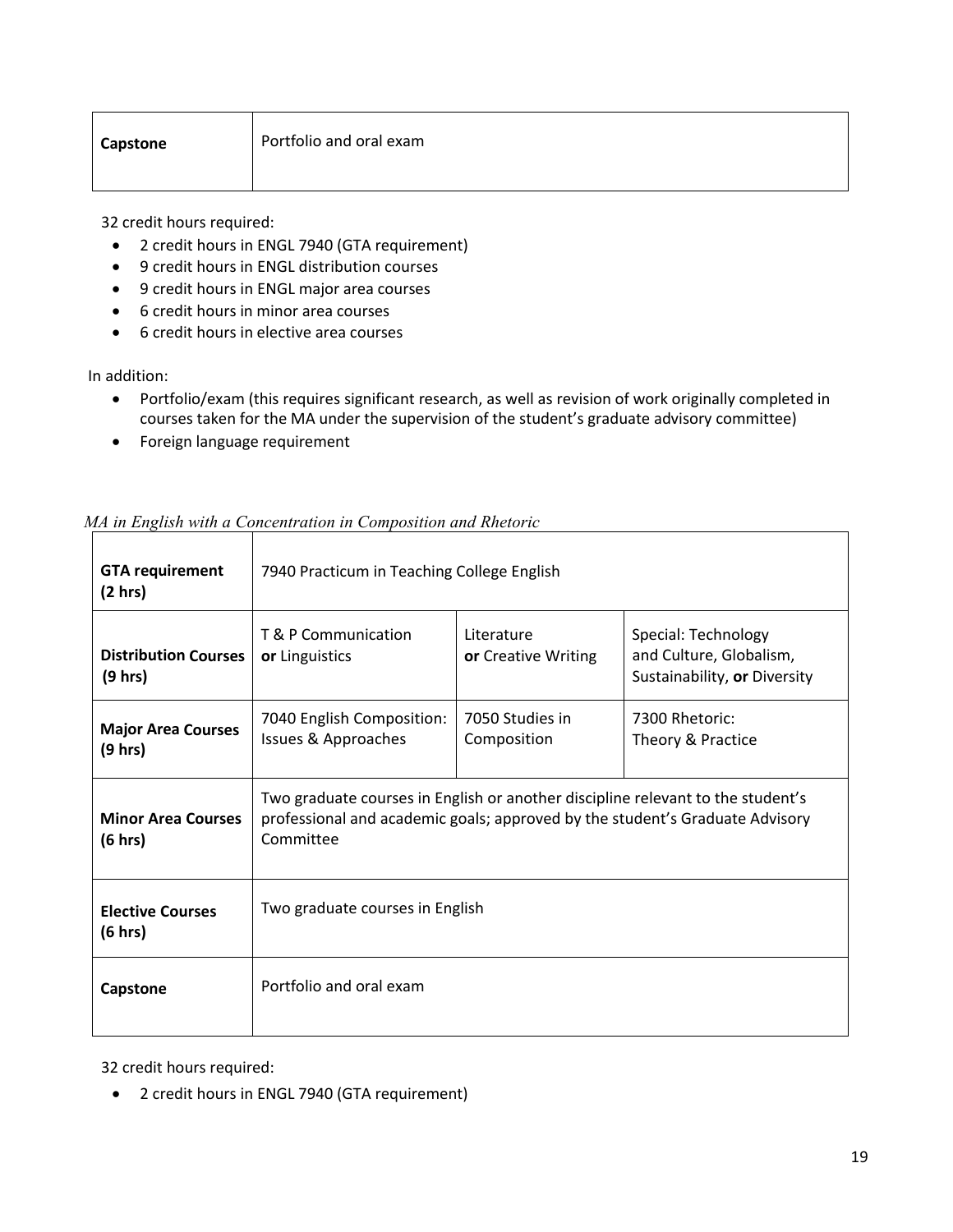- 9 credit hours in ENGL distribution courses
- 9 credit hours in major area courses: ENGL 7040, 7050, 7300
- 6 credit hours in minor area courses
- 6 credit hours in elective coursework

## In addition:

- Portfolio/exam (this requires significant research, as well as revision of work originally completed in courses taken for the MA under the supervision of the student's graduate advisory committee)
- Foreign language requirement

Major area courses offered:

7040 English Composition: Issues and Approaches 7050 Studies in Composition 7300 Rhetoric: Theory and Practice

## *MA in English with a Concentration in Creative Writing*

Students who pursue the creative writing track typically include a creative writing sample in their application and are accepted into the program as well as the Creative Writing concentration. Any MA student wishing to change concentrations to join Creative Writing should advise the DGS of their plans and should follow the procedure for applying for admission to this track by the end of the first year of coursework. Ideally, students electing the creative writing track should have completed, with high grades, atleast two undergraduate courses in creative writing (either fiction or poetry). Students lacking such coursework may also demonstrate comparable knowledge and ability.

Upon the completion of the Creative Writing concentration, students interested in fiction writing should have substantial knowledge of point-of-view, character development, plot, and theme, and to have a strong background in English and American literature. Those interested in poetry writing should have substantial knowledge of prosody, imagery, traditional forms, figurative language, persona, and tone, and should also have a strong background in contemporary literature, as well as in the literary history of poetry.

As space is available, ENGL 7130 Fiction Writing and ENGL 7140 Poetry Writing are open to all graduate students in English, not only to those planning to submit creative portfolios.

| <b>GTA requirement</b><br>(2 hr)                      | 7940 Practicum in Teaching College English                                                                                                                                   |                                                                   |                                                                                |
|-------------------------------------------------------|------------------------------------------------------------------------------------------------------------------------------------------------------------------------------|-------------------------------------------------------------------|--------------------------------------------------------------------------------|
| Distribution Courses   Pre-1800 Literature<br>(9 hrs) |                                                                                                                                                                              | Linguistics,<br>T & P Communication,<br>or Rhetoric & Composition | Special: Technology<br>and Culture, Globalism,<br>Sustainability, or Diversity |
| <b>Major Area Courses</b><br>(9 hrs)                  | 7130 Fiction Writing                                                                                                                                                         | 7140 Poetry Writing                                               | Either 7130 or 7140,<br>as needed                                              |
| <b>Minor Area Courses</b><br>(6 hrs)                  | Two graduate courses in English or another discipline relevant to the student's<br>professional and academic goals; approved by the student's Graduate Advisory<br>Committee |                                                                   |                                                                                |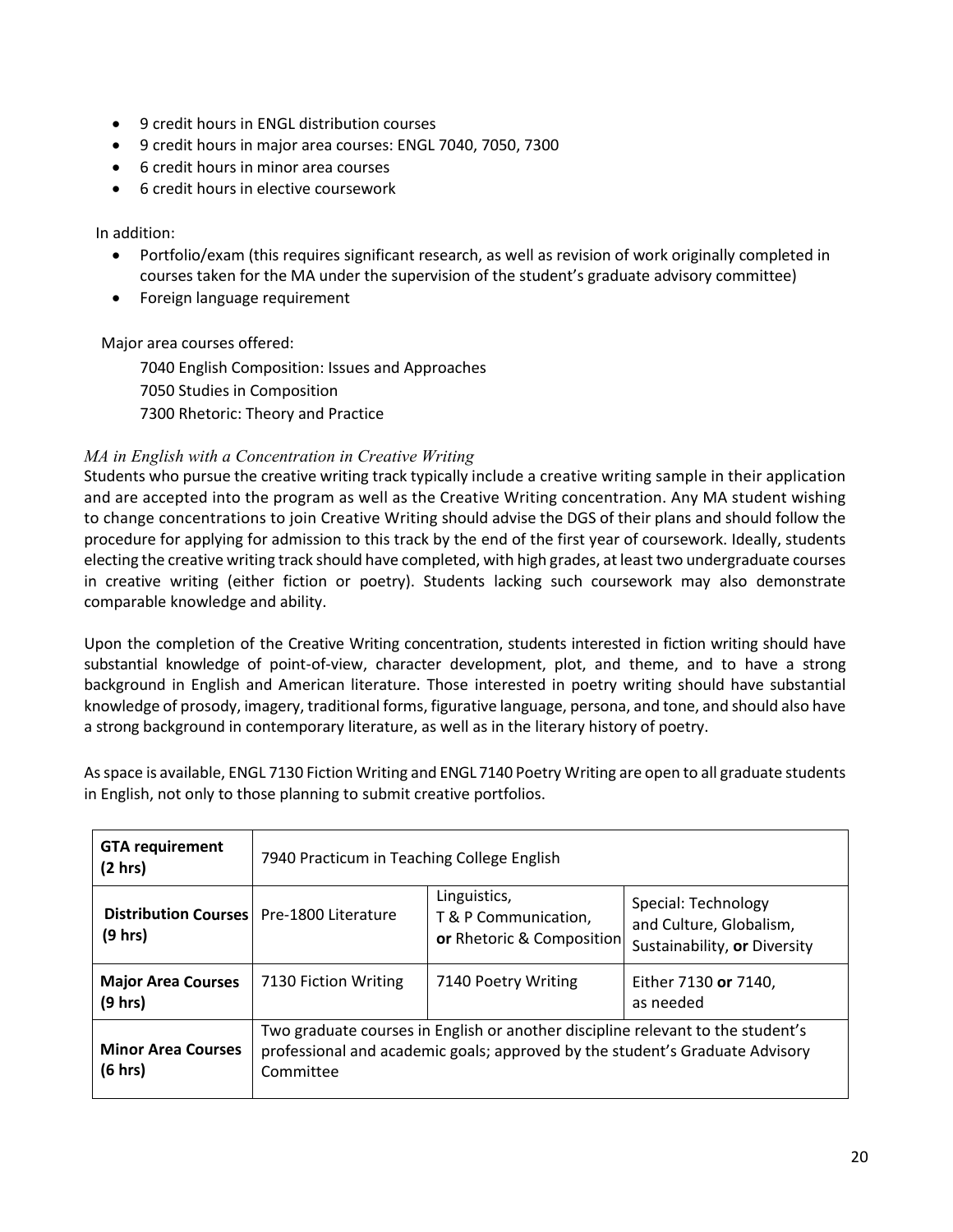| <b>Elective Courses</b><br>(6 hrs) | Two graduate courses in English |
|------------------------------------|---------------------------------|
| Capstone                           | Portfolio and oral exam         |

32 credit hours required:

- 2 credit hours of ENGL 7940 (GTA requirement)
- 9 credit hours in distribution courses
- 9 credit hours in major area courses: ENGL 7130, 7140
- 6 credit hours in minor area courses
- 6 credit hours in elective coursework

In addition:

- Portfolio/exam (requires significant research, as well as revision of work originally completed in courses taken for the MA under the supervision of the student's graduate advisory committee)
- Foreign language requirement

Major area courses offered:

7130 Fiction Writing 7140 Poetry Writing

## *Foreign Language Requirement*

The MA student must demonstrate reading proficiency in one foreign language. Students may satisfy this requirement in French, German, Italian, Latin, Russian, Spanish, or any other language approved by the Director of Graduate Studies. A student whose first language is not English may ask to have the DGS waive this requirement if his or her native language is one in which there are materials – such as source or pedagogical materials or criticism – related to the broad range of English studies. Students should try to meet the language requirement as early as possible in their graduate careers, and they must meet it before the portfolio defense.

The student may demonstrate reading proficiency of a foreign language in one of three ways:

- By earning, within the last five years, at least a B in two undergraduate literature courses taught in a foreign language.
- By taking the foreign language proficiency exam given about the middle of each term. The student must sign up for this exam with the Graduate School during the first week of the term in which he or she plans to take the examination. An unannounced passage of scholarly or critical prose will be selected by the examining instructor in the Department of Foreign Languages and Literatures for examinees to translate. For any language, all students taking the exam in any term will be tested on the same text and passage. Students tested for reading proficiency are permitted to consult a bilingual dictionary.
- By taking a 3-hour pass/fail reading proficiency course as available in a foreign language taught by the Department of Foreign Languages and Literatures and earning a final grade of "S". This course will conclude with a proficiency exam that follows the format outlined in (2) above. This exam must be passed in order to pass the course. This course does not carry graduate credit and will not count toward the credit hours required forthe degree. For financial reasons, these courses may not be offered. When that is the case, the student will have to fulfill the requirement by examination.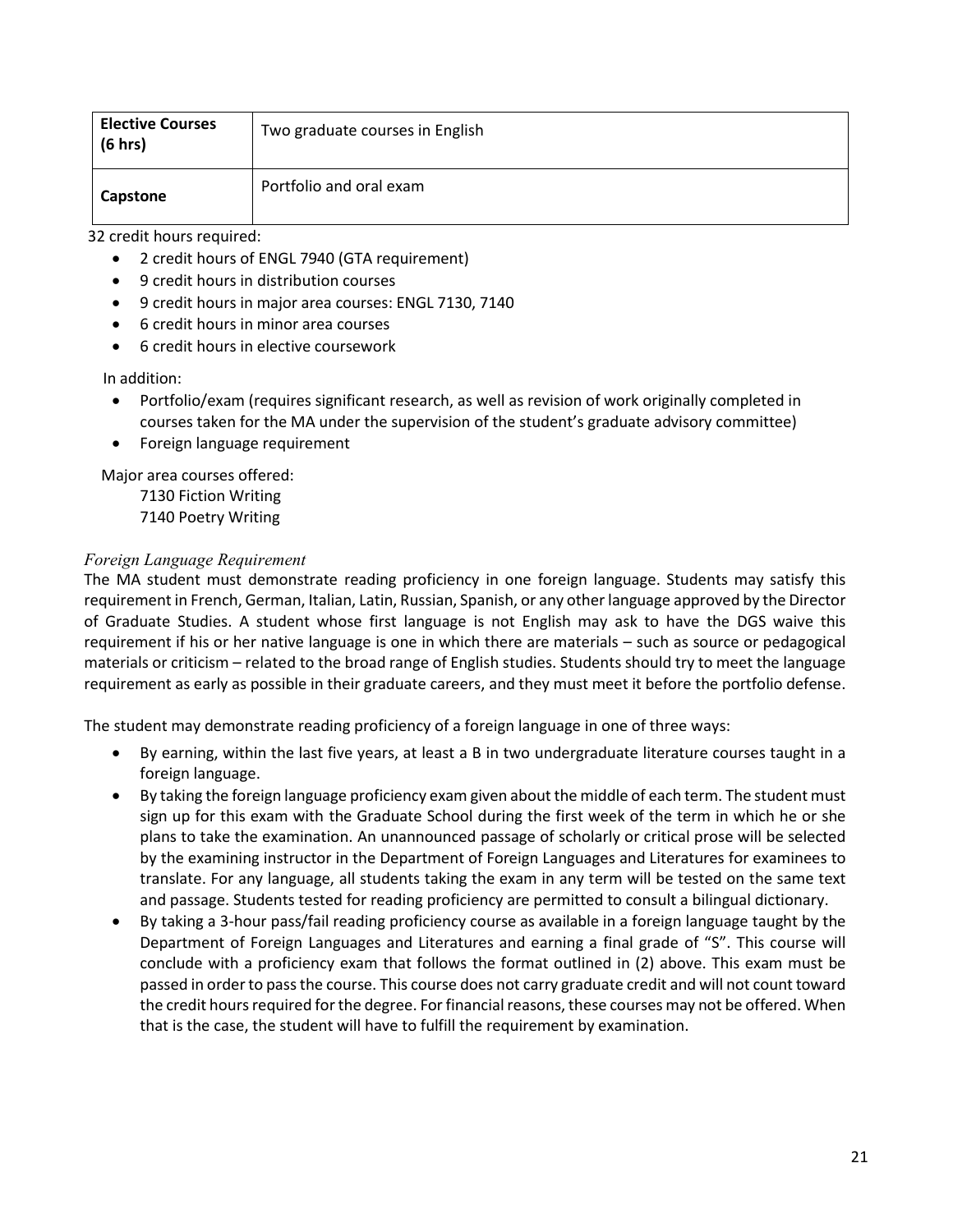## *MA Portfolio and Oral Examination*

Formatted and submitted electronically, the MA Portfolio or ePortfolio is the culminating project of a student's MA work and is typically completed in the final semester of coursework in the English Department, although students will work on collecting and developing the portfolio throughout the course of their graduate study. The portfolio balances between a retrospective analysis of work completed or initiated in courses here at Auburn and a forward look at the materials most useful for the career goals of individual students. The expectations for portfolios are specific to each of the three tracks in our MA program: literature, composition and rhetoric, and creative writing. With the approval of the student's advisor and the DGS, these materials can be modified or supplemented to support the student's specific professional goals.

**Advisory Committee:** Students work under the direction of a three-member advisory committee who will approve the student's program of study and supervise the student's portfolio.

Timeline for identifying advisory committee:

- 1. Towards the end of their first year of coursework, MA students should have identified which of the three tracks they want to pursue and should identify their major professor.
- 2. By the end of the first semester of the second year, the student and her/his major professor will identify one other committee member to help develop the student's portfolio; the third and final committee member will be the DGS, who will approve the Plan of Study and sign all graduate school forms needing committee signatures.

**Submission of Portfolio and Oral Examination:** During the first two weeks of the semester of graduation, the student and major professor should meet to plan a timetable for when to submit the first draft of the portfolio and when to conduct the oral examination, which should take place no later than the first week of April to assure compliance with Graduate School deadlines. After initial approval from the chair, the student should submit the portfolio to the committee by notifying them of the web address where the ePortfolio is housed. The exam or defense of the portfolio will be coordinated by the chair and should include at least one other member of the advisory committee. Upon passing the exam, the student must take a copy of Form 8 (signed by the advisory committee chair) to the Graduate School; the student should also make a copy of Form 8 to be submitted to the DGS. The student should also fill out the ePortfolio student permission form and return it to the DGS.

**Advising and Support for ePortfolios**: The DGS maintains a list of ePortfolios produced by prior MA and MTPC students in the program. Please email the DGS to request links to samples in your concentration and/or degree program.

The English Department sponsors workshops throughout the school year designed to aid students as they develop their portfolios. Additionally, students are encouraged to draw on the numerous resources provided through the Auburn University ePortfolio Project (http://wp.auburn.edu/writing/eportfolio-project/), of which the English MA program is a cohort. Students can also schedule individual advising sessions with ePortfolio tutors.

**ePortfolio Format and Storage**: Students can use any of the four free platforms recommended by the Auburn ePortfolio Project to design their ePortfolios: Wordpress, Wix, Weebly, and Google Sites. These sites also allow you to limit access to the ePortfolio by password to members of your Advisory Committee and other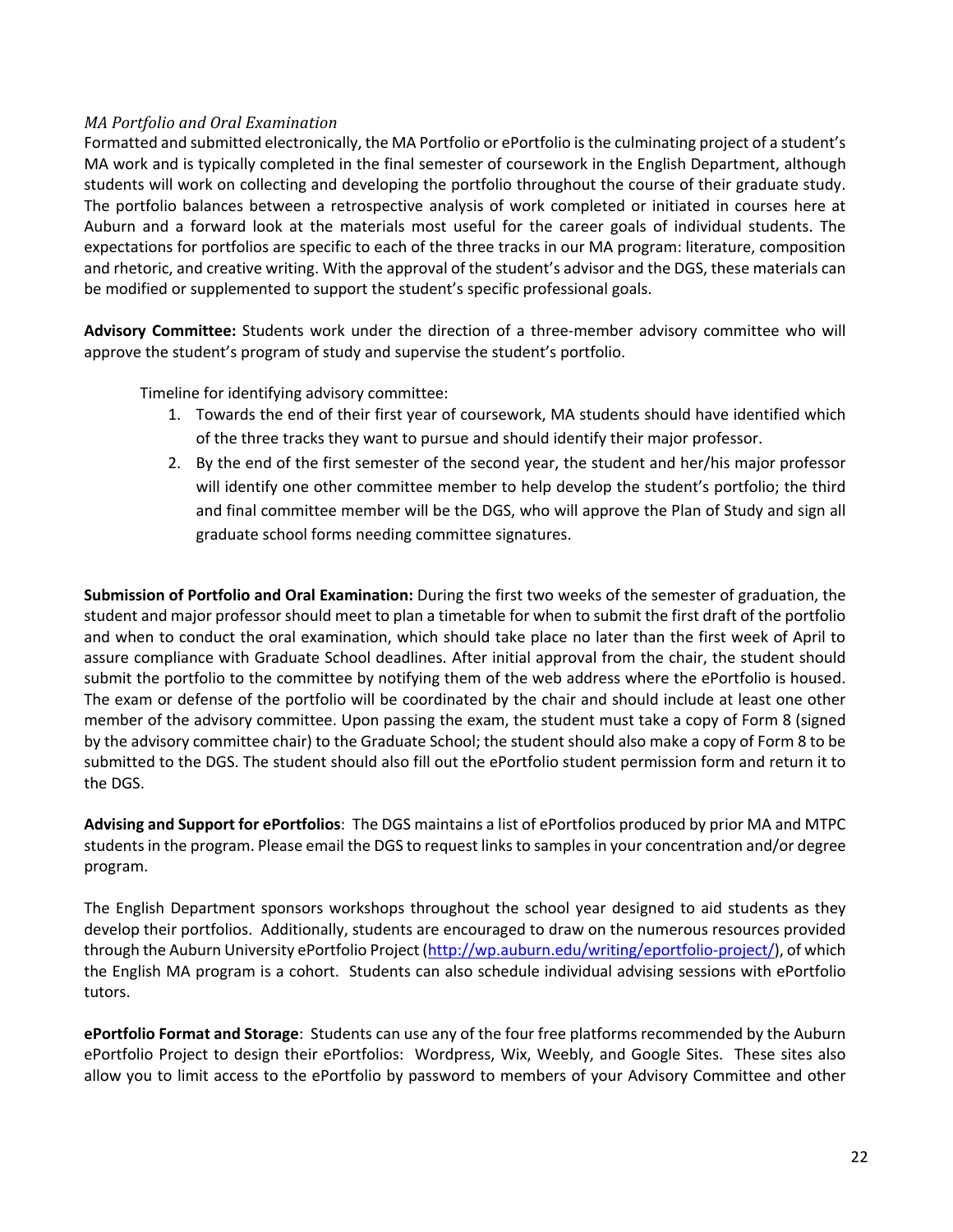targeted audiences; you can also choose to restrict access to specific documents in the portfolio, such as unpublished creative work.

## *Suggested Portfolio Contents by Concentration*

## **1. Concentration in Literature:**

Your ePortfolio should be addressed to an external audience and communicate your goals after graduation. Typically, students who concentrate in literature wish to follow the master's program with further graduate/professional study, careers in education, or careers in administrative/professional roles. If these three broad categories do not articulate your ambitions, please speak with your portfolio director about crafting an ePortfolio tailored to your goals.

Your e-portfolio should include a significant representation of the work you've done while a Master's student. It should include a thoughtful selection of materials from your coursework and teaching chosen in consultation with your advisor. It may include evidence of co-curricular or volunteer work when relevant. The artifacts in your portfolio should be framed by brief, summative writing that explains artifacts and draws connections between them. The e-portfolio should demonstrate the ways that you have integrated your learning from different parts of your degree into a unified understanding.

All ePortfolios should include:

- A CV or resume, organized in a way that reflects the student's intended audience and purpose
- A reflective essay that synthesizes the work done in the master's program and explains its relation to future plans and goals
- A curated combination of revised and new work, contextualized by brief explanatory writing
- Visual elements that reflect and reinforce the student's burgeoning professional identity

For example, Student A has an eye on a variety of non-academic jobs. The student is using the portfolio to showcase abilities as a researcher, editor, and writer. The artifacts highlight community engagement, including a handbook that the student helped revise for the Auburn Parks Department. The portfolio includes a revised seminar paper, with a reflection that describes the student's research process and synthesis of sources. The student has included a digital humanities project and several composition assignments, all framed with writing that draws connections between artifacts and emphasizes the skills and ideas most central to the student's professional identity.

Student B is applying to Ph.D. programs in literature. She has worked closely with her advisor to meaningfully revise one of her American literature papers. She has written a brief reflection on how that paper relates to current critical conversations in women's and transnational literature. She has also produced a two-page research statement and a statement of intent that she can adapt for the programs to which she is applying. She has arranged her portfolio thematically to reflect her interest in Gender and American Literature. On her teaching page, she has elegantly incorporated course materials that show her interest in Early American Literature and Women's Life Writing (a lesson plan, an assignment, writing prompts, handouts). Her visual elements include a picture of her presenting a paper at the departmental graduate conference and a picture of a stack of books that she used in her last seminar paper.

Student C plans to apply for teaching jobs at 2-year colleges. He has revised a pedagogy paper with the feedback of his adviser. His reflective essay focuses on his teaching philosophy. He also has produced a draft of a statement on how she addresses issues of diversity in her classroom. His teaching portfolio is extensive,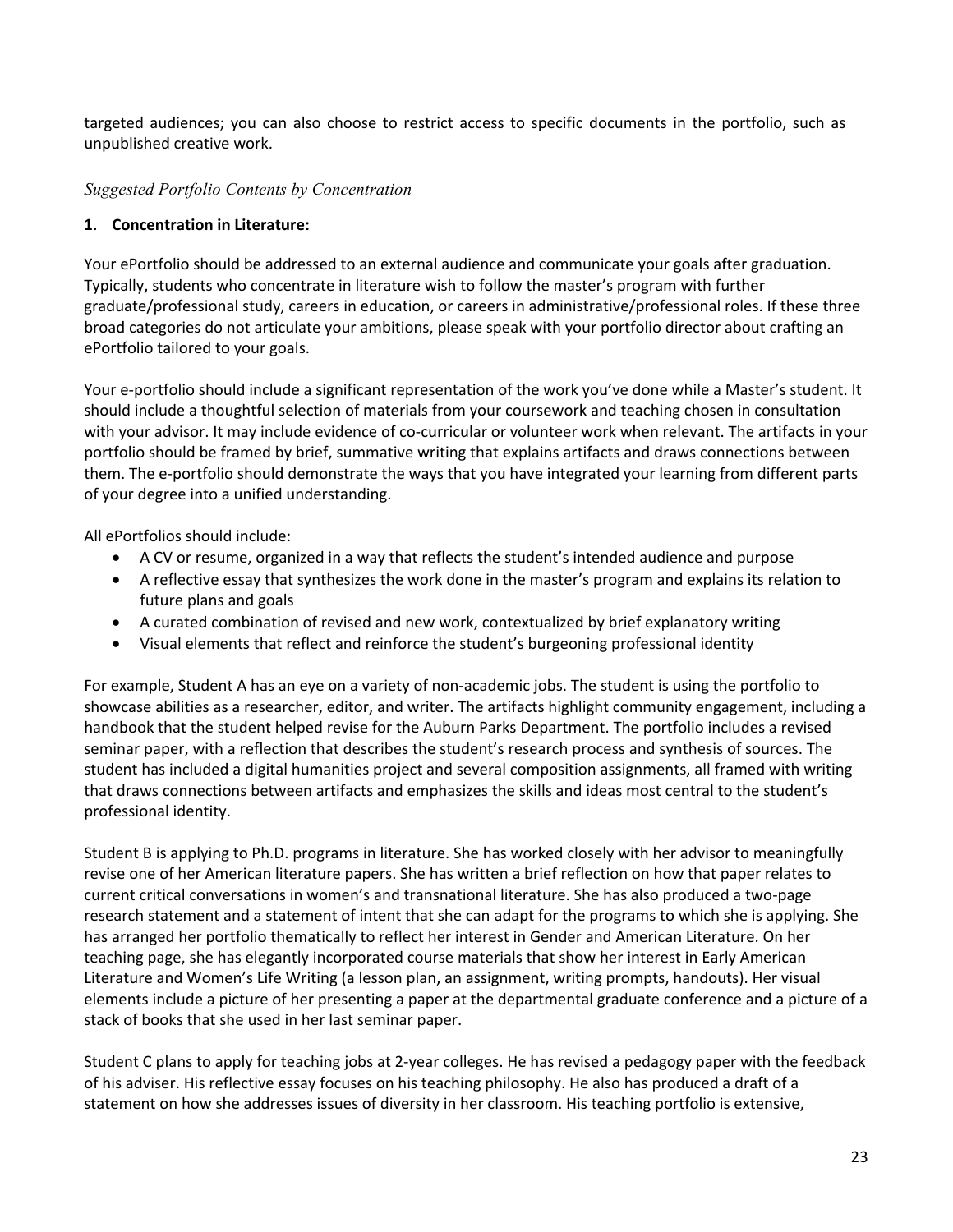including Powerpoint slides and a link to an online course wiki. He included highlights from several course papers, with writing that discusses his research strategies and revision process. His visual elements include pictures of him holding a classroom discussion. He has asked permission from his students to use their images on his website, according to a caption below the photo.

## **2. Concentration in Rhetoric and Composition:**

Your portfolio should display your knowledge of the field and serve as a representation of your professional identity, experiences and goals. It should include the following artifacts, although you may choose to include additional artifacts with the approval of your committee and/or advisor:

- An introductory memo of roughly 2000 words. This memo will reflect on and frame the work featured in your portfolio, explaining how it represents your identity as an emerging professional. You should address three questions: (a) Based on your coursework, what do you see as the major issues in rhetoric and composition studies as a discipline? (b) How does the work you have presented in this portfolio address those issues? (c) How does the work in this portfolio articulate a coherent, if burgeoning, professional identity? You will need to situate your response using pertinent sources from current disciplinary conversations.
- An updated résumé or curriculum vita.
- A teaching portfolio that contains:
	- A. A statement of teaching philosophy of no more than 500 words
	- B. A brief introductory statement and representative materials from each of the courses you've taught, such as a syllabus, sample assignments, and/or in-class activities.
- One revised sample—print or digital—of a substantial writing project from one of the major area courses: ENGL7050: Studies in Composition, ENGL 7040: English Composition Issues & Approaches, or ENGL 7300: Rhetorical Theory and Practice. In consultation with your advisor, you will heavily revise this piece to showcase your best work as well as your contributions to the field. For this project, you will also include a short reflective analysis of no more than 300 words that explains your goals for the project and your revision process.
- A minimum of one additional writing project—print or digital—relevant to a specialization in rhetoric and composition studies. You should also include a short reflective analysis of no more than 300 words that details the significance of this project. This project might be one of the following, or an equivalent project approved by your committee:
	- A. a designed document
	- B. a website
	- C. a grant or project proposal
	- D. a conference proposal or presentation
	- E. materials relevant to future employment or graduate work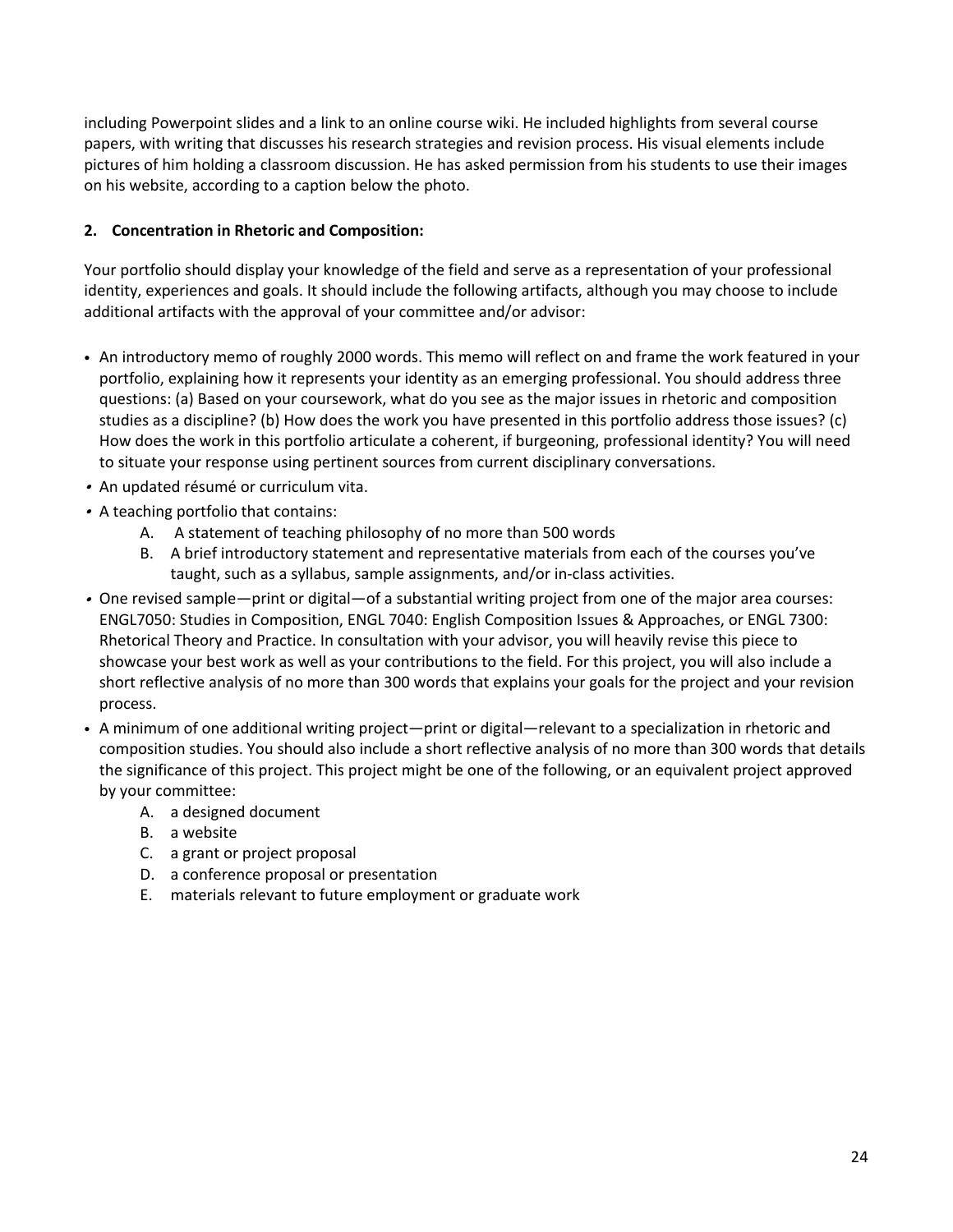## **3. Concentration in Creative Writing:**

Portfolios must include the following:

- A 10 to 12 page craft essay which will include the following:
	- o An explanation of the thematic concerns evident in the portfolio.
	- $\circ$  A discussion of the stylistic techniques employed in the portfolio.
	- $\circ$  An analysis of revision of one poem or one short story, in which you give detailed examples of both line level and larger, thematic revisions to the piece.
	- $\circ$  A description of the texts and authors that have shaped the writer's work, and the portfolio, specifically.
- An updated résumé or curriculum vita.
- A 30-50 page portfolio of creative work. The portfolio itself may be composed of short stories, poems, or a mixture of both. Much of this work will have been initiated in classes at Auburn, although it will be significantly revised and developed for the portfolio.
- A brief writing project. These can be one or more of the following:
	- o A thousand-word artist statement
	- o A teaching statement
	- o Sample syllabi and lesson plans
	- o A book review

The decision to mix genres should arise from a discussion between the advisor and student. Because we don't yet offer courses in creative nonfiction, drama, or screenwriting, the addition of these genres will be left to the discretion of the advisor.

## **Master of Technical and Professional Communication**

The Director of Graduate Studies and the professorial faculty specializing in Technical and Professional Communication oversee all aspects of the MTPC program. Students should consult the Technical and Professional Communication faculty and the MTPC website for questions and for advising. All University regulations for MA students also apply to MTPC students.

## *Mission Statement*

The MTPC program prepares its graduate students for jobs in the workplace or for admission to PhD programs in Technical and Professional Communication and related fields. Students who graduate from the MTPC program will be prepared to discussthe major theories and ethical considerations(e.g., constraints, scenarios, and uses) addressed by scholars and practitioners of Technical and Professional Communication and apply theoretical frameworks to diverse rhetorical situations. They will also be prepared to use standard tools to design, edit, manage, and evaluate both print and online documents for multicultural and global audiences.

In addition, the MTPC program is committed to furthering research in the discipline of Technical and Professional Communication, to supporting professional organizations in the discipline, and to promoting usable, ethical, and elegant communication for citizens of Alabama.

## *Learning Goals for the MTPC program*

When they complete this program, students will be able to accomplish the following: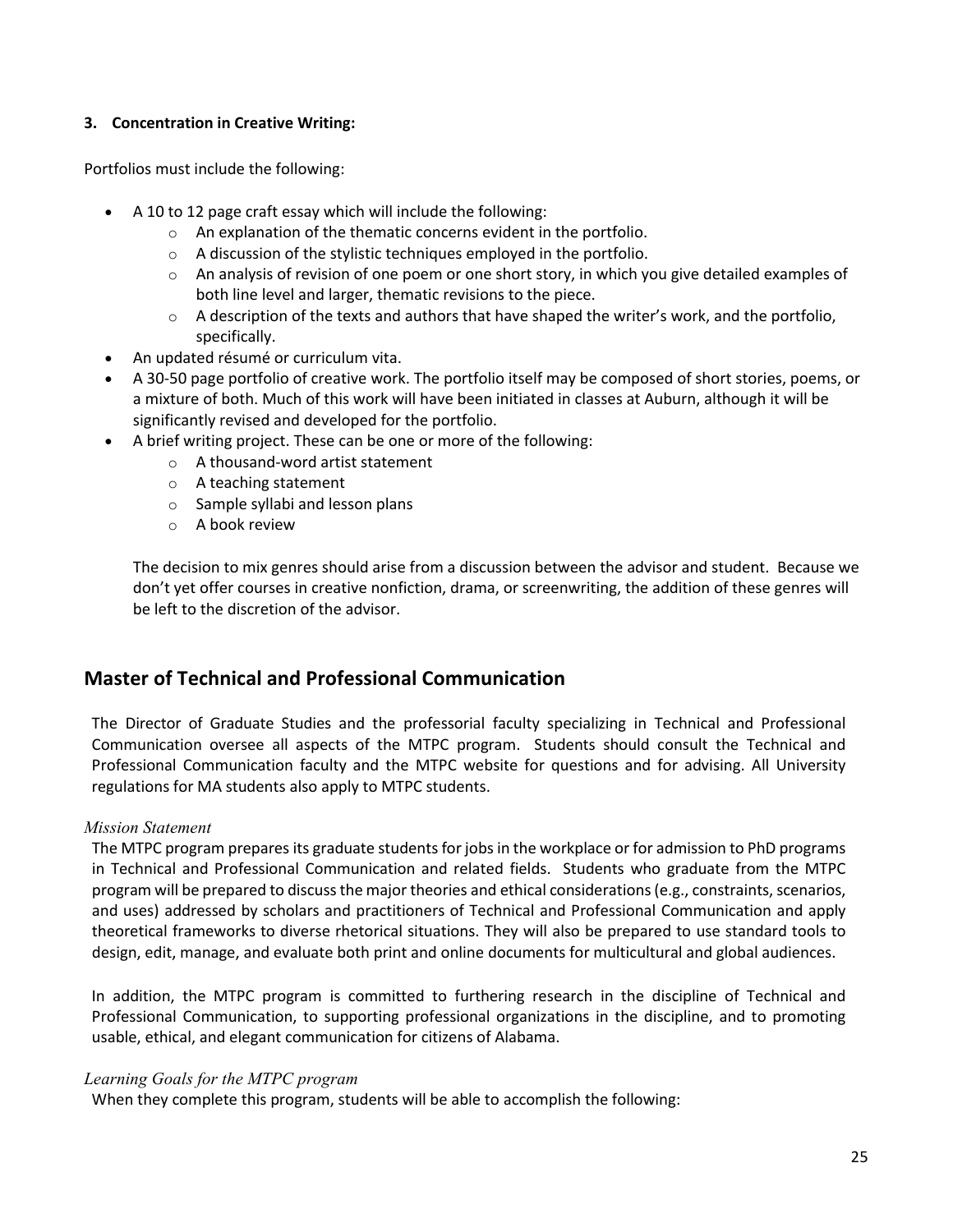- Using academic prose, discuss the major theories and ethical considerations addressed by scholars and practitioners of Technical and Professional Communication.
- Using academic prose, discuss the contribution of rhetorical theory, visual rhetoric, graphic design, cognitive psychology, and reading comprehension to research about document design and apply it to the design of print and online documents.
- Discuss research on discourse processing, plain language, translation, and other relevant research and apply it to proofreading, copymarking, copyediting, and comprehensive editing of print and online documents.
- Apply the standard tools (e.g., InDesign, Adobe Acrobat Pro, Word) to designing, editing, managing, and testing for usability and accessibility both print and online documents.
- Discuss the needs, preferences, and expectations of multicultural and global audiences.

Because the program bridges technical, business, scientific, and other disciplines, an undergraduate degree in English or in Technical or Professional Communication is not required. However, students who have little or no background in Technical and Professional Communication may anticipate completing (for no graduate credit) an undergraduate Technical or Professional Communication course.

## *MTPC Curriculum and Degree Requirements*

The Master of Technical and Professional Communication degree is designed to give you the theoretical background and practical skills necessary for success in the field of technical communication—whether in the workplace or in a PhD program after graduation. Students must complete a minimum of 30 semester hours of course work beyond the bachelor's degree. Students may take these courses in any sequence:

- *Five required courses* (14 hours): ENGL 7000: Technical and Professional Editing (3 hours) ENGL 7010: Technical and Professional Communication: Issues and Approaches (3 hours) ENGL 7060: Web Development (3 hours) ENGL 7080: Document Design in Technical and Professional Communication (3 hours) ENGL 7940: Practicum in Teaching College English (2 hours)
- *Three elective courses in English* (9 hours) approved by the student's advisory committee.
- *Three courses in a coordinated minor or three additional courses in English* (9 hours). Students can select graduate courses for their coordinated minors from a range of departments, including Communication and Journalism; Political Science; Educational Foundations, Leadership, and Technology. Choice of courses depends on student qualifications and professional goals. Occasionally, students may prefer to take three additional graduate English courses rather than taking graduate courses from other departments. Regardless of whether they are English graduate courses or graduate courses from other departments, all courses must be approved by students' advisory committees.

Students must develop an academic portfolio of work acceptable to their advisory committees, present the portfolio, and pass an oral exam. Students' advisory committees serve as the examining committees. The program has no language requirement and no thesis requirement.

## *Academic Portfolio*

A satisfactory academic portfolio, a presentation of the portfolio, and an oral exam are required for graduation from the MTPC program. The portfolio, the presentation of the portfolio, and the oral exam are reviewed by your advisory committee. The advisory committee consists of three faculty members—a chair and two other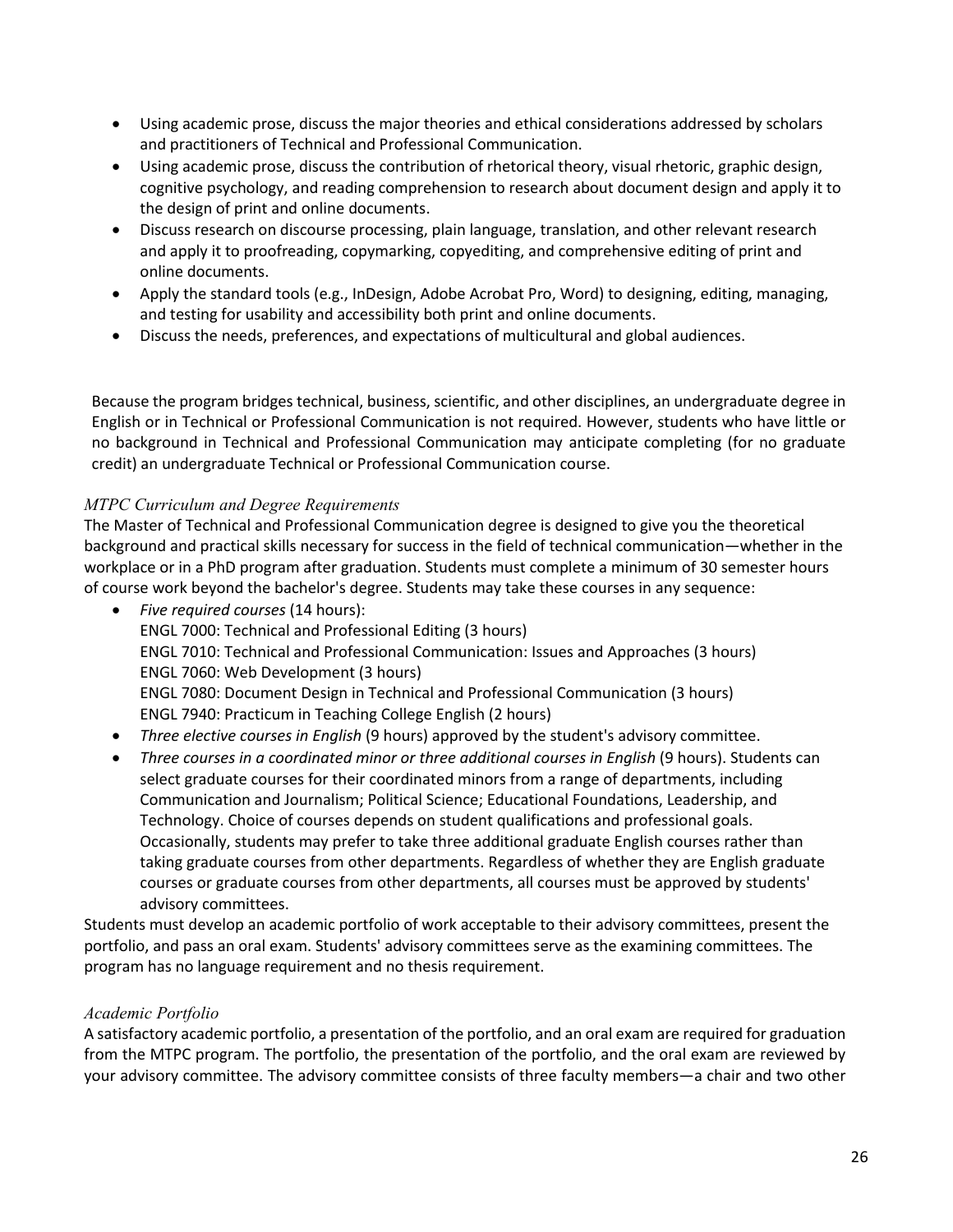faculty. The chair must be a member of the MTPC faculty; the other two may be from other areas of the Department. One member may be from outside the Department.

## *Parts of the Academic Portfolio*

The academic portfolio will consist of five parts:

- *A portfolio website***.** This site should be your original design and follow best practices. The site should be usable, accessible, well conceived, well executed, and attractive. You may adapt images and snippets of code as appropriate as long as the design remains your own and you have appropriately addressed permissions, copyright, and attribution. See the MTPC Portfolio Supplement for more information.
- *An introductory memo of no more than 2000 words to the advisory committee.* This memo must address these two general questions: (a) Based on your coursework, what do you see as the major issues in technical and professional communication as a discipline? (b) How do you as a professional and the work presented in this portfolio address those issues? At least 10 sources must be cited following Chicago, APA, or IEEE style. After responding to these two questions, you should provide an overview of the documents in the portfolio.
- *A résumé or curriculum vitae.*
- *Five documents—print or online—that you have worked on during your two years in the MTPC program.* These should include at least one document from ENGL 7000: Technical and Professional Editing and one document from ENGL 7080: Document Design in Technical and Professional Communication.
- *For each of those five documents, a 500-word meta-analysis.* The meta-analysis should include:
	- o Name of the course and the professor.
	- o Audience(s) and purpose(s) for the document.
	- $\circ$  Your role in creating the document if the document was prepared collaboratively.
	- $\circ$  Your goals for the document and a description of the document-development process.
	- $\circ$  Theories and principles that informed the development of the document.
	- $\circ$  In-text and reference list documentation of secondary sources that support the document-development choices. Again, you can follow Chicago, APA, or IEEE style.

The portfolio should be submitted to your advisory committee as a usable website and PDF on USB flash drive.

## *Review Process for Academic Portfolio*

When you are ready to start work on the portfolio, you should talk with the advisory committee chair to clarify any questions and to decide which documents to include. Before you submit the portfolio to the rest of the advisory committee members, give the chair at least **two weeks** to review the portfolio. You are required to make any revisions that your committee chair suggests.

When the chair gives permission, you can submit the portfolio to the other two members of the advisory committee. This submission of the portfolio to the other committee members should occur at least **three weeks** before the scheduled date of your portfolio presentation and oral exam. You should set up a meeting with the advisory committee for about **10 days before** the presentation of the portfolio/oral exam. You must incorporate any suggestions that you receive during that meeting. The advisory committee may also review a draft of your oral presentation.

## *Presentation of Portfolio and Oral Exam*

Besides the portfolio, you are required to pass an oral presentation of the portfolio and an oral exam. The oral exam follows the presentation of the portfolio.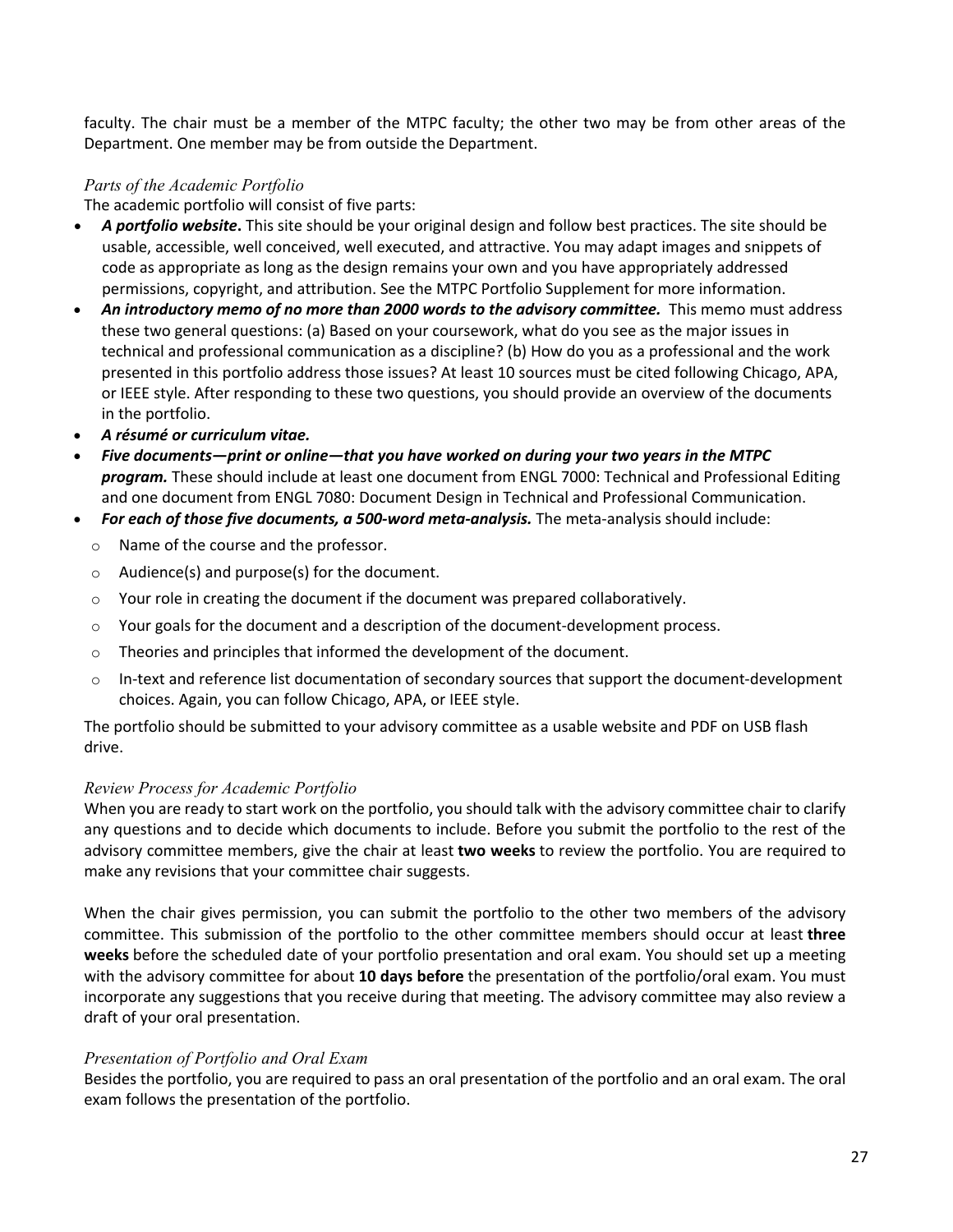The time and day for the presentation of the portfolio and oral exam should be set early during the semester you plan to graduate, and it should afford enough time for you to make multiple revisions to the portfolio. According to a Graduate School requirement, you must satisfactorily complete your portfolio presentation and oral exams before mid-April to graduate in May.

The presentation of the portfolio is usually a PowerPoint presentation showing three or four documents from the portfolio. Other MTPC students, faculty, and friends are invited to attend. Besides showing the documents, you should discuss them, according to what you did and how the theory you learned in the MTPC program informed your choices. The talk should not last more than 30 minutes, and questions will follow.

After the presentation of the portfolio ends, the invited guests leave the room, and the advisory committee conducts the oral exam. Because graduates of the MTPC program will be expected to have well-rounded knowledge of technical and professional communication as a discipline, questions in the oral exam may involve theory and practice beyond what is demonstrated in the portfolio. Some committee members may be willing to talk with you about the questions they plan to ask before the exam, but some may not.

## *Final Submission of the Portfolio*

So that we can navigate the electronic versions of the portfolios easily in future years, the MTPC faculty would like for students to do the following when transferring their web portfolio site and materials on a USB flash drive:

- 1. If this has not been done so already, name the home page of the portfolio "index.html."
- 2. Ensure that this file sits at the root of the site file structure. In other words, we should be able to see the index.html file immediately and without drilling down when we put the disc in our drives and look in File Manager.
- 3. Revise any hyperlinks on sub-pages of the site to reflect these changes so that there will not be any broken links.
- 4. Finally, ensure that all examples, reflections, and other materials are accessible via hyperlink from within the site.

When you have successfully defended the portfolio and turned in the USB flash drive to the chair of your advisory committee, you will be given a Form 8 to take to the Graduate School. In addition, a copy of the Form 8 should be provided to the DGS.

## *MTPC To-Do List*

These recommendations are intended to keep you on track for graduation. The sequenced list assumes that you began the MTPC program in fall semester and that you are taking or have taken 9 hours for each semester during your first year.

## **First Year, Fall and Spring Semesters**

- Try to complete required courses (ENGL 7000, 7010, 7060, and 7080).
- If you are a graduate teaching assistant within the English department, you must complete 18 hours of coursework in English before fall semester of your second year. If not, you will lose your GTA.
- Begin thinking about elective courses in technical and professional communication, rhetoric and composition, linguistics, or other subjects in English (9 hours) and a coordinated minor (9 hours in English or in another department).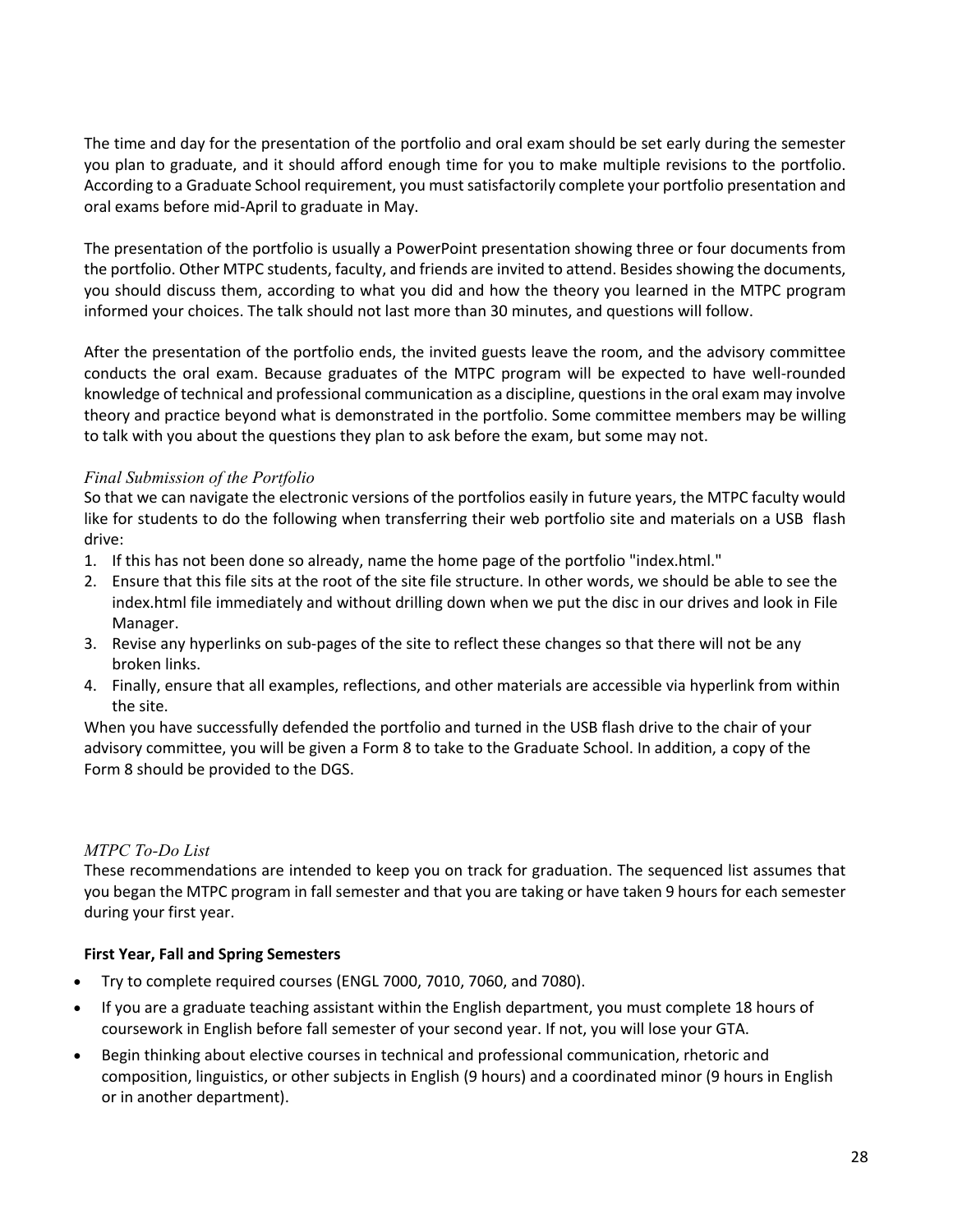• Begin thinking about an MTPC faculty member to act as chair of your advisory committee and two other English department faculty (at least one other MTPC) to serve as committee members. Be aware that your first choice may not be available, as professors sometimes take research leaves or may already have committed to chair or serve on their maximum number of advisory committees.

## **Second Year, Fall Semester**

- *Early in the fall semester*: Confirm faculty members to act as chair and members of your advisory committee.
- Gather documents for your portfolio.
- Complete your DegreeWorks Plan of Study and submit it for approval through the Graduate School. The form is listed under Forms on the Graduate School website as "Graduate Student Plan of Study in DegreeWorks." The Plan of Study must be approved by the day of graduation the semester before the student intends to graduate.
- Have your Graduation Check performed before the end of the semester and register for graduation. The form is listed under Forms on the Graduate School website as "Graduation Application on My Academics tab in AU Access." This form must be completed by the day of graduation the semester before you intend to graduate.
- *Before the end of the semester*: Meet with the chair of your advisory committee to discuss your portfolio and decide on the documents to be included, as well as your overall approach to the portfolio and presentation.

## **Second Year, Spring Semester**

- *Mid-January*: Meet with the chair of your advisory committee to select possible date(s) for your portfolio presentation and oral exam. The date must be confirmed by all members of the advisory committee. Once that date is set, you and your committee chair must agree on deadlines for submitting the completed portfolio. When setting deadlines, keep in mind that (a) the chair will need **two weeks** to review the portfolio before asking for suggestions from the rest of the committee, and (b) the committee will need to receive the portfolio at least **three weeks** before the portfolio presentation and oral exam.
- *Early February*: Be sure that all incomplete grades are cleared.
- *Early February (or before)*: Submit a complete draft of the portfolio to your advisory committee chair for review. Based on the chair's suggestions, revise the portfolio.
- *At least 3 weeks before the scheduled oral presentation and exam*: Submit the revised portfolio to the chair and the other members of the advisory committee. Establish a time to meet with the entire committee to discuss the portfolio and portfolio presentation and exam.
- *At least 1 week before the scheduled oral presentation and exam*: Meet with committee to receive further suggestions for revision and ask the committee to review the PowerPoint presentation. You must revise your portfolio according to the recommendations made by the chair and other members of the committee. You may also ask for guidance on how to prepare for oral exam questions.
- *No later than early April*: Present your portfolio and pass the oral exam.
- *Immediately after your portfolio presentation and after passing your oral exam*: Submit the website and PDF of your revised portfolio on USB flash drive to the chair of your advisory committee so that it can be archived.
- Either you or your advisor should bring a copy of Form 8 to your to your ePortfolio presentation. Following the approval of your ePortfolio, Form 8 should be turned in to the Graduate School and a copy made for the department advisor. You cannot graduate without submitting Form 8. It must arrive at the Graduate School before the date posted on the Graduate School Calendar.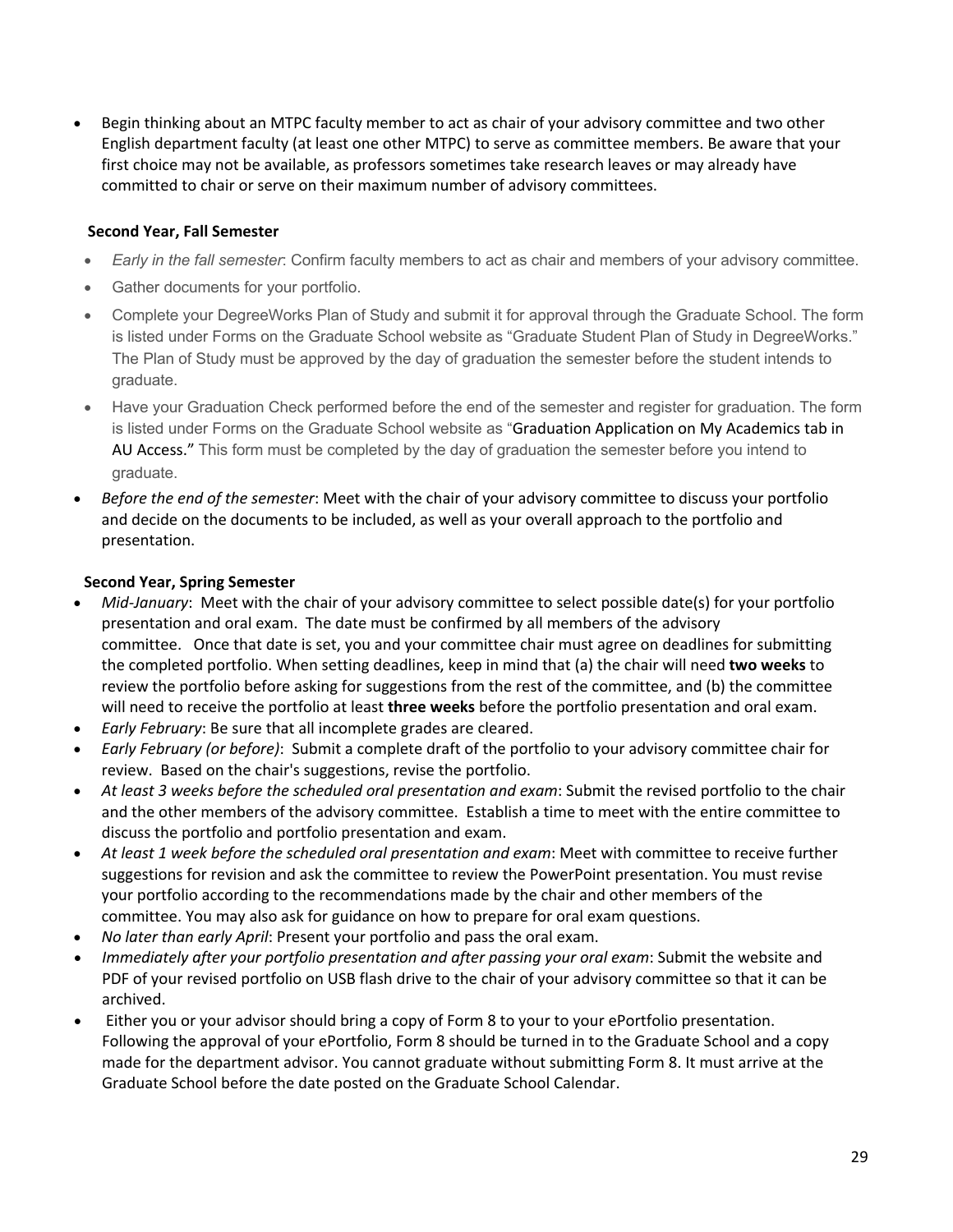## **Graduate Certificate in Technical Communication**

The Graduate Certificate in Technical Communication consists of the most practical courses offered in our Master in Technical and Professional Communication (MTPC).

Current graduate students at Auburn University may be able to pursue the Graduate Certificate in Technical Communication along with their other coursework. Further, for students who find that they want to continue coursework in technical and professional communication after completing the Certificate, the 12 hours can be transferred into the MTPC program.

The Graduate Certificate in Technical Communication requires completion of 12 hours of courses as follows:

- ENGL 7000: Technical and Professional Editing (3 hours)
- ENGL 7010: Technical and Professional Communication: Issues and Approaches (3 hours)
- ENGL 7080: Document Design in Technical and Professional Communication (3 hours)

One elective from the list below.

- ENGL 7020: Pedagogy of Technical and Professional Communication (3 hours)
- ENGL 7030: Studies in Technical and Professional Communication (3 hours) (e.g., Environmental Rhetoric, Ethics, and Policy)
- ENGL 7060: Web Development (3 hours)
- ENGL 7070 Grant and Proposal Writing (3 hours)
- ENGL 7090: Topics in Technical and Professional Communication (3 hours)
- ENGL 7910: Practicum in Technical and Professional Communication (3 hours)

In order to receive the certificate once you have completed the required courses, email the DGS in your last semester of coursework. The DGS will send the list of required courses completed to your Graduate School administrator, who will note completion on your transcript and generate a certificate.

## **The Doctor of Philosophy in English**

## *General Aims*

Since its inception in 1963, the PhD program has sought to provide intensive preparation for students who want to become teachers and scholars in a college or university setting. The department has established the following goals for students earning the PhD through this program:

- PhD graduates will have a broad and deep understanding of English studies.
- PhD graduates will be able to formulate, conduct, justify, and explain a program of research in one or more of the sub-disciplines of English studies.
- PhD graduates who seek employment in college-level teaching will compete favorably with students from comparable PhD programs.
- PhD graduates will be prepared for careers in business, industry, and other fields requiring advanced skills in writing, communication, independent research, and the analysis and interpretation of complex information.

The principal goal is to train scholars and teachers. Thus students entering the program are expected to form a coherent program of research and a philosophy of teaching that will allow them to make a contribution to the discipline and to the institutions in which they may be employed after earning the degree.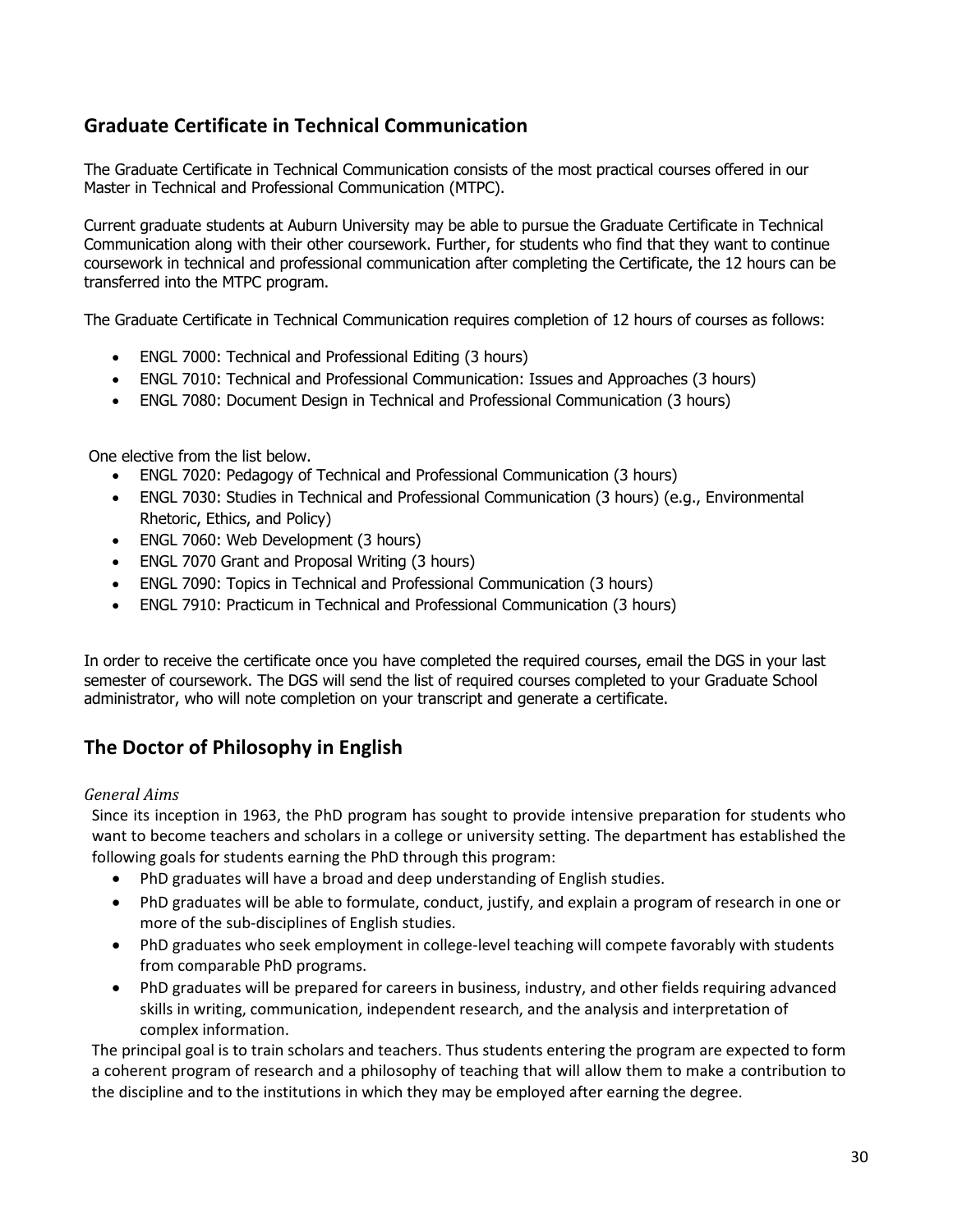## *PhD Admission*

Since the department currently accepts only four to five new PhD students annually, admission is very competitive. When ranking qualified applicants, the Graduate Studies Committee pays careful attention to the variety and quality of their previous course work and to the intellectual promise of their writing samples and statements of purpose. Successful applicants typically have an MA in English or its equivalent, a very good grade-point average, especially in upper-division and graduate English courses, strong scores on the GRE General Test, and enthusiastic letters of recommendation. Students without prior graduate work in English are encouraged to apply for admission to the MA program. Prospective studentsshould apply online through the Graduate School website

## *Internal Applicants*

Internal applicants (students who are already enrolled in an Auburn master's program) are eligible for a waiver of the Graduate School application fee when applying to the PhD program, but they should still first complete the online portion of the application on the Graduate School website. Applicants should then contact the Graduate School's domestic admissions processor and request a waiver of the fee. Internal applicants are not required to submit new GRE scores as long as the scores submitted with the MA application are no more than five years old (calculated back from the anticipated term of admission to the PhD program). If you do retake the GRE, you MUST contact the Graduate School and ask that they update your file to include your new scores: they do not include them automatically. Although internal applicants to the PhD program are welcome and are judged by the same criteria that are applied to external applications, we encourage Auburn master's students to apply to the best doctoral programs for which they are eligible.

## *PhD Advising*

The initial advisor for all PhD students is the Director of Graduate Studies, who handles most administrative matters for all graduate programs in English, and with whom students may discuss any questions or problems they may have. Students should plan to meet at least annually with the DGS, who can help with course selection, answer questions about policies and requirements, keep them abreast of important deadlines, and discuss courses of study and future plans. PhD students are urged to meet with their Major Professor regularly with regards to scholarly and professional planning.

Developed during the second or third year of study, the student's Advisory Committee consists of four members: the student's **major area advisor**, who also serves as committee chair and writes the student's major area exam for the General Doctoral Exam (GDE), as described below; **two minor area advisors** with expertise in the minor areas the student has proposed for the GDE; and a fourth **at-large advisor** appointed by the DGS in consultation with the student and major area advisor and intended to provide an additional level of breadth and/or expertise as best suits the student's long-term professional goals; the at-large advisor does not administer a written exam to the student but does participate in the oral exam, as described below. Graduate faculty from other departments at Auburn University may serve on the committee, and a majority of the committee (including the committee chair) must be level 2 (or full) members of the Auburn University Graduate Faculty. The committee may also include up to one non-Auburn University affiliated member after receiving approval from the English Department Graduate Faculty. The committee is officially appointed when the Dean of the Graduate School approves the student's Plan of Study, usually during the student's third semester. The membership of the committee may be altered as needed, if both old and new members consent to the change by signing a revised Plan of Study. The Advisory Committee may also be expanded up to a maximum of six members to enhance coverage of one or more areas. Once appointed, the Advisory Committee isresponsible for advising the student in most academic and professional matters. The committee also is responsible for scheduling and administering the oral portion of the student's general doctoral examination and the final examination or dissertation defense.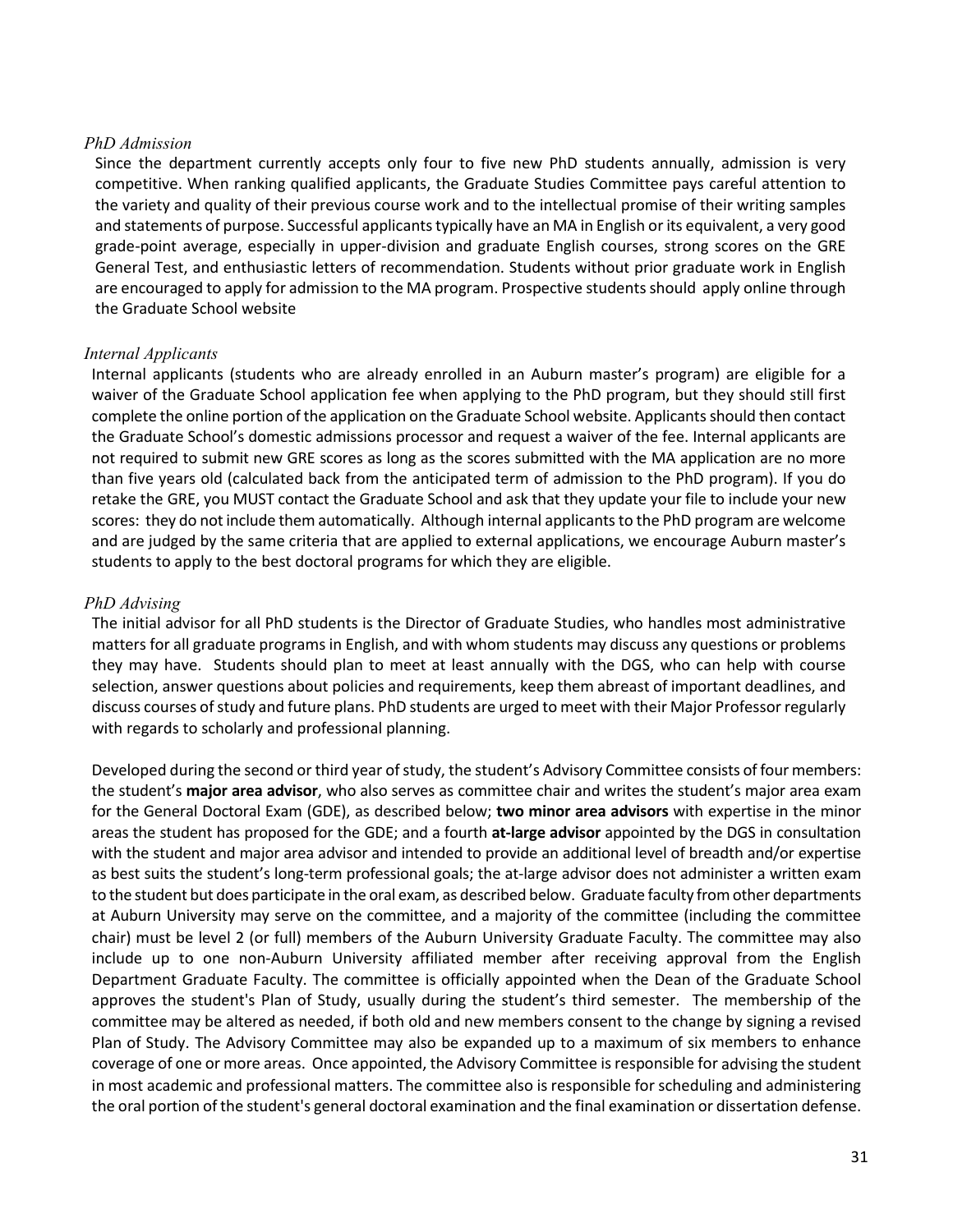The student should continue to consult with the DGS for assistance with questions regarding policies and procedures.

## *PhD Coursework*

For the PhD, the Graduate School requires a minimum of 60 semester hours beyond the BA, including 10 hours of Research and Dissertation (ENGL 8990). Students may transfer up to 30 hours from a previously awarded master's degree with the approval of the advisory committee and the dean of the Graduate School; such transfer credit must fall within the time limits of the degree. At least 21 semester hours must be completed as a graduate student at Auburn University. A maximum of four hours of 7990 (Research and Thesis) from a completed master's program may be counted. Transfer credit will not be allowed if the combined GPA on graduate work taken at other schools is less than 3.0, and no course in which a grade lower than B was earned may be transferred. All transfer credit is subject to the approval of the student's Advisory Committee.

The student's Advisory Committee, in approving the specific courses listed on the Plan of Study, recommends what will be required beyond the Graduate School minimums. Given the nature of the requirements, it is strongly recommended that a student discuss the completed Plan of Study with the DGS and his or her major professor **before** securing the committee signatures. After the student secures committee approval, the DGS will sign the partially-approved Plan for the Department Chair and forward it to the Dean of the Graduate School.

## *General Requirements for the PhD in English*

60 credit hours beyond the BA:

- 10 Dissertation hours
- 30 graded course hours
- 20 other credit hours (can include graded course hours)
- Foreign language requirement (reading proficiency in 2 languages or advanced proficiency in 1 language)

## **Literature PhD:**

PhD student transcripts will be checked to ensure that students have engaged with the following areas, issues, and approaches by the end of their coursework:

- 1. A minimum of three courses in major area
- 2. Genre Study, Author Study or Comparative Literature course
- 3. Pre-1800 Literature
- 4. Post-1800 Literature
- 5. American Literature
- 6. British Literature
- 7. Literary Theory
- 8. Rhetoric, Composition Theory
- 9. Coursework in special areas (Technology and Culture, Globalism, Sustainability, Diversity) or other interdisciplinary work.

## **Composition and Rhetoric PhD:**

PhD student transcripts will be checked to ensure that students have engaged with the following areas, issues, and approaches by the end of their coursework:

- 1. A minimum of three courses in rhetoric and composition
- 2. Two courses in linguistics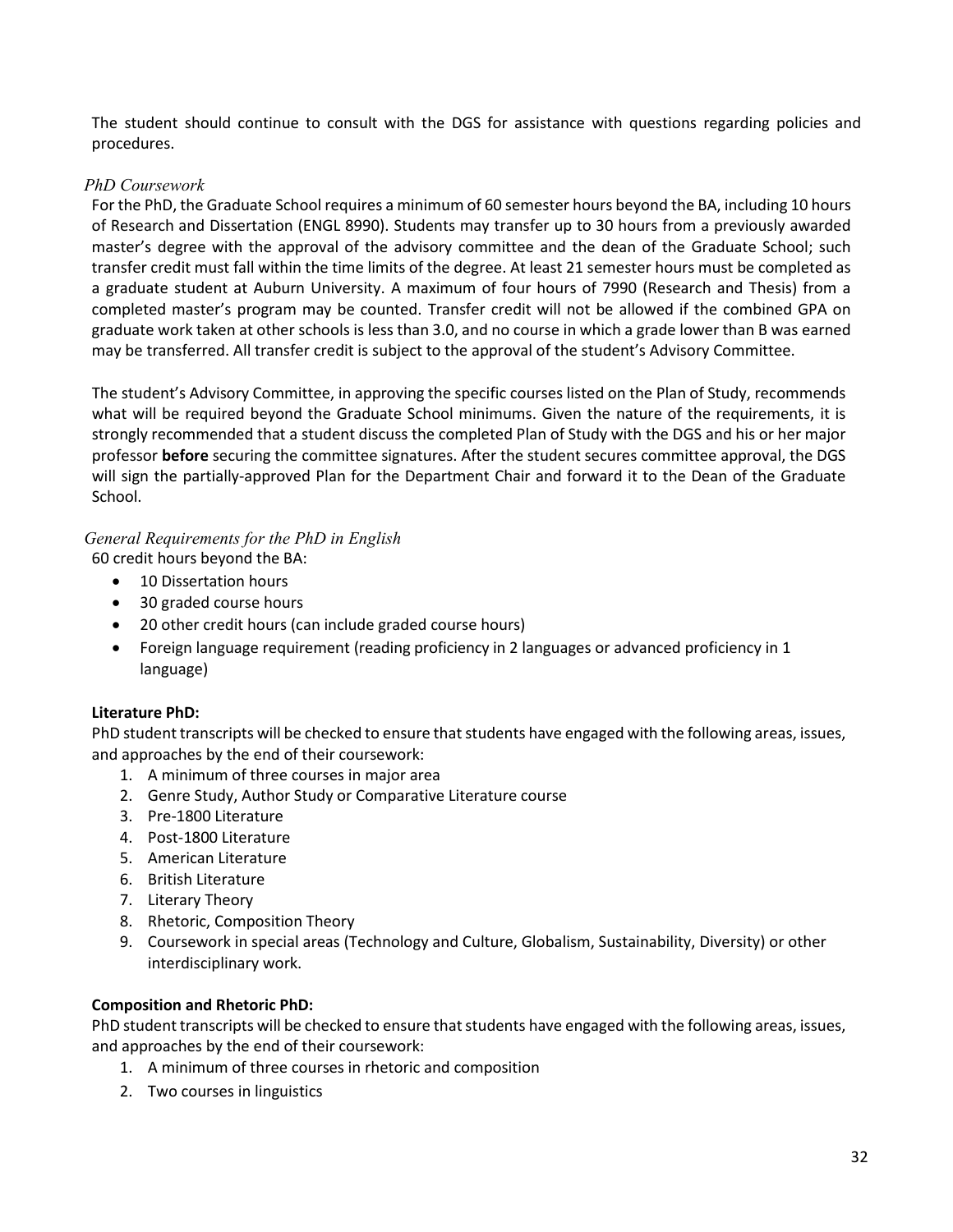- 3. Two courses in technical and professional communication
- 4. Two courses in critical and/or literary theory
- **5.** One course in special areas (Diversity, Technology and Culture, Globalism, Sustainability) or other interdisciplinary work.

## *Academic Engagement*

Any graduate student enrolled in a degree program culminating in a thesis or dissertation will directly engage in research and/or creative scholarship with the major professor, will have access to the tools needed for the research/scholarly activity, will be immersed in the culture of graduate education, will engage in the professional activities of the discipline, and will complete the research/scholarly activity in a reasonable period of time.

## *Distance Offerings of Dissertation Course Work*

Recognizing the importance of global research and professional opportunities, international travel, and the wide-spread availability of technologies that bring remote research and scholarly partners together, the Graduate School allows dissertation course work to be completed by means of distance education in the approved course: Research and Dissertation (8996). At the time of enrollment, the major professor certifies compliance with this requirement.

## *PhD Foreign Language Requirement*

The PhD student must demonstrate reading proficiency in two foreign languages or advanced proficiency in one. Students may satisfy this requirement in French, German, Italian, Latin, Russian, Spanish, or any other language approved by the Director of Graduate Studies. A student whose first language is not English may ask to have the DGS waive this requirement if his or her native language is one in which there are materials – such as source or pedagogical materials or criticism – related to the broad range of English studies. Students should try to meet the language requirement as early as possible in their graduate careers, and must meet it before taking the General Doctoral Examination.

The English Department will, in most cases, accept foreign language proficiency earned at another university within five years of admission to the Auburn graduate program, if such proficiency is verified by the student's transcript or other official documentation. Validation of language competency earned elsewhere will be at the discretion of the Director of Graduate Studies.

The student may demonstrate reading proficiency of a foreign language in one of three ways:

- By earning, within the last five years, at least a B in two undergraduate literature courses taught in a foreign language.
- By taking the foreign language proficiency exam given about the middle of each term. The student must sign up for this exam through the Graduate School website during the first week of the term in which he or she plans to take the examination. An unannounced passage of scholarly or critical prose will be selected by the examining instructor in the Department of Foreign Languages and Literatures for examinees to translate. For any language, all students taking the exam in any term will be tested on the same text and passage. Students tested for reading proficiency are permitted to consult a bilingual dictionary.
- By taking a 3-hour pass/fail reading proficiency course as available in a foreign language taught by the Department of Foreign Languages and Literatures and earning a final grade of "S." This course will conclude with a proficiency exam that follows the format outlined in (2) above. This exam must be passed in order to pass the course. This course does not carry graduate credit and will not count toward the credit hours required for the degree. **For financial reasons, these courses may not be**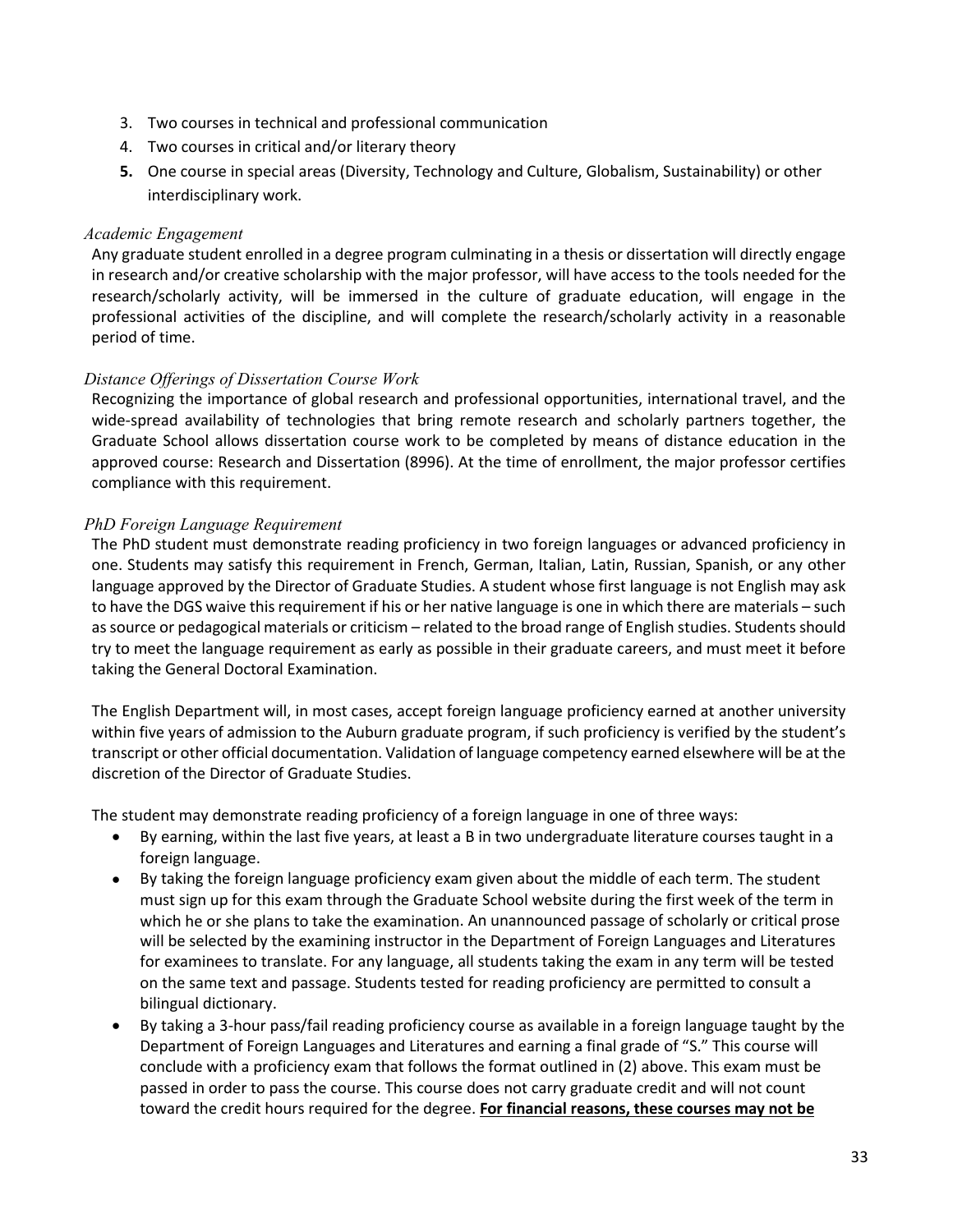## **offered. When that is the case, the student will have to fulfill the requirement by examination.**

The student may demonstrate advanced proficiency in one of two ways:

- By earning a B in a graduate level literature course taught in a foreign language. The graduate course may be counted toward the degree requirements.
- By passing the foreign language reading proficiency exam without a dictionary.

## *General Doctoral Examination*

A general examination, often called the "preliminary examination," is required of all applicants for the degrees of doctor of philosophy. Taken at the completion of coursework and after the student has met the foreign language requirement, it consists of written and oral testing by the student's advisory committee or by an examination committee designated by the student's academic program in the student's major and minor. The written portion of the examination does not require approval in advance by the Graduate School. The oral portion, however, does require such approval. Arrangements for the oral examination must be made by application to the Graduate School at least one week in advance of the examination. The primary purpose of the general examination is to assess the student's understanding of the broad body of knowledge in a field of study. The examination also affords the advisory committee an opportunity to review the student's proposed research and understanding of research methods and literature in the chosen field. If the general examination reveals deficiencies in any of these areas, the advisory committee may recommend remedial work, re-examination, or discontinuation of doctoral study.

The general oral examination should be conducted immediately after the successful completion of the written examination. At least one complete semester (preferably more than one) must intervene between the general oral and dissertation defense. The two examinations thus cannot be taken either in the same semester or in consecutive semesters. Successful completion of the oral examination requires unanimous support of the student's advisory committee. If the general oral examination is failed, a re-examination may be given on recommendation of the committee and approval by the dean of the Graduate School.

Further examinations require exceptional circumstances and approval by the Graduate Council.

## *Approval of General Doctoral Examination Areas*

For the examination, the student will select a major area and two minor areas within English Studies. These areas may be historical periods; language and linguistics; critical theory; a genre; a major author; or a problem or mode of approach to the study of language and literature. The three areas selected should reflect a pattern, or patterns, of coherence and should allow the student to demonstrate the broad and deep knowledge of the discipline, including knowledge of pertinent theoretical, methodological, and critical or interpretative scholarship that underlies scholarship and professional achievement.

For each area, the student and professor must produce a reading list. Reading lists (and any other understandings regarding boundaries of knowledge that may be used in addition to reading lists) will be agreed upon in writing. Any later modifications to the reading lists or other prior understandings must be agreed upon by the examiner and the student in writing and distributed to the other examining members of the Advisory Committee in a clear and timely fashion. For the examination, students should be able not only to discuss the works on their reading lists but also to place them in appropriate literary, historical, and theoretical contexts. Merely reading the works on the list will not prepare students for the examination.

Although refinements or alterations may later be necessary, the student must submit for approval by the DGS a written statement describing these areas at the time the Advisory Committee is formed, usually no later than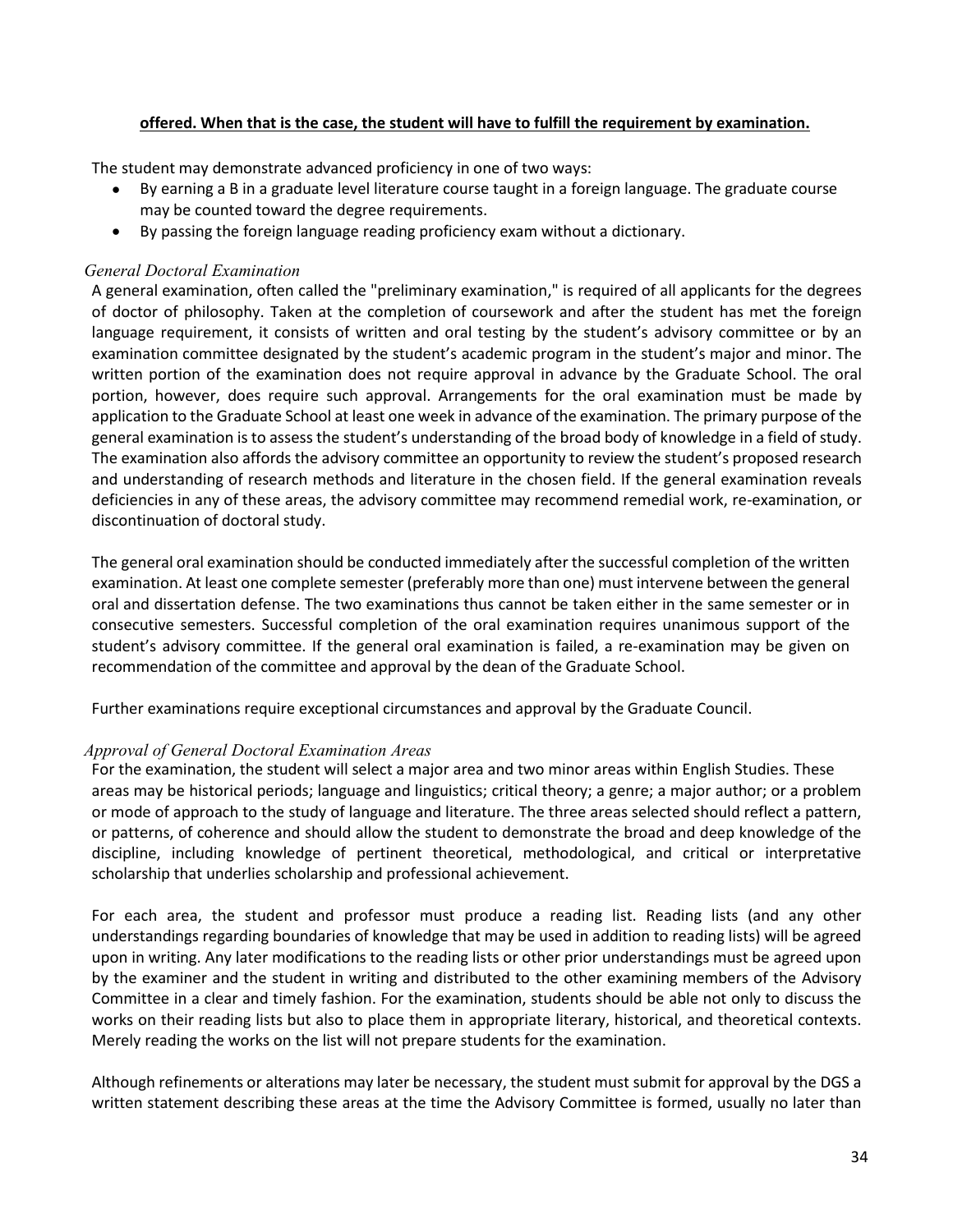the end of the fourth semester. The statement describing the proposed examination areas should take the form of a memorandum addressed to the student's Advisory Committee and include as a cover sheet the departmental form for Approval of GDE Areas, available from the department website under Departmental Forms on the PhD Program page. Upon approval by the student's Advisory Committee, the statement and covering form should be submitted to the DGS, who will place it in the student's departmental file.

## *The Written Examination*

The written phase of the General Doctoral Examination is devised by the student's major and minor area Advisory Committee and administered by the DGS. GTAs should be prepared to take it in their second semester of exclusive registration in ENGL 8990, though the specific timing of these examinations may vary somewhat from this norm with the consent of the student's Advisory Committee. The department encourages students to take the written phase early in a semester. After first consulting with the examining members of the Advisory Committee about each member's availability to write exams, the student should then get in touch with the DGS and Graduate Program Administrative Assistant to schedule exams. The examination in the major area is four hours long; that in each of the minor areas three hours long. Study aids, such as a copy of the reading list for the exam, are permitted only with the approval of the examiner. Each written exam is evaluated according to the following categories: "pass with distinction," "pass," "low pass," and "fail." All of the committee responses to the written exams are sent to the DGS, who then collates the grades and comments and reports them to the student. The student must pass all three areas of the exam before proceeding to the oral exam. If a student fails an exam in one area, the area exam must be retaken and passed before the student can take the oral exam. If a student fails the written exam in two areas, the entire exam must be retaken.

## *The Oral Examination*

The oral phase of the General Doctoral Examination covers the same three areas, is administered by the student's Advisory Committee, and is limited to two hours. The greater flexibility of this format allows the committee to pursue issues raised by the written examinations and allowsthe student to draw course work and independent preparation into larger and more detailed patterns of coherence. The fourth, at-large member of the Advisory Committee also participates in the oral exam after reviewing the student's written exams. At least one week in advance of the proposed date for the oral exam, the Advisory Committee must secure approval by the Dean of the Graduate School. Forms requesting the dean's approval are available from the departmental Graduate Program Administrative Assistant and from the Graduate School.

## *Dissertation Prospectus*

Within three calendar months after passing the oral phase of their General Doctoral Examination, all doctoral students receiving financial aid through the department must submit an approved 4-7-page dissertation prospectus to the DGS. (Because of the uncertainties of summer staffing and funding, the months of May, June, and July are not counted; thus, for example, students who pass the general exams in April must submit their prospectus not later than in the following October.) Students who fail to meet this deadline may lose their financial aid at the end of that semester. All members of the student's advisory committee must approve the prospectus prior to its submission to the DGS. So that the advisory committee can evaluate and help to define the proposal, each prospectus should (1) describe the proposed topic, (2) specify the methods for developing the topic, and (3) succinctly survey the main primary and secondary materials to be used. The prospectusform can be found at the Department website under Departmental Forms on the Graduate Studies in English page.

#### *Dissertation*

The dissertation, to be defended within four years after the student passes the General Doctoral Examination, is to be a contribution to knowledge in one or more of the three areas presented for that examination.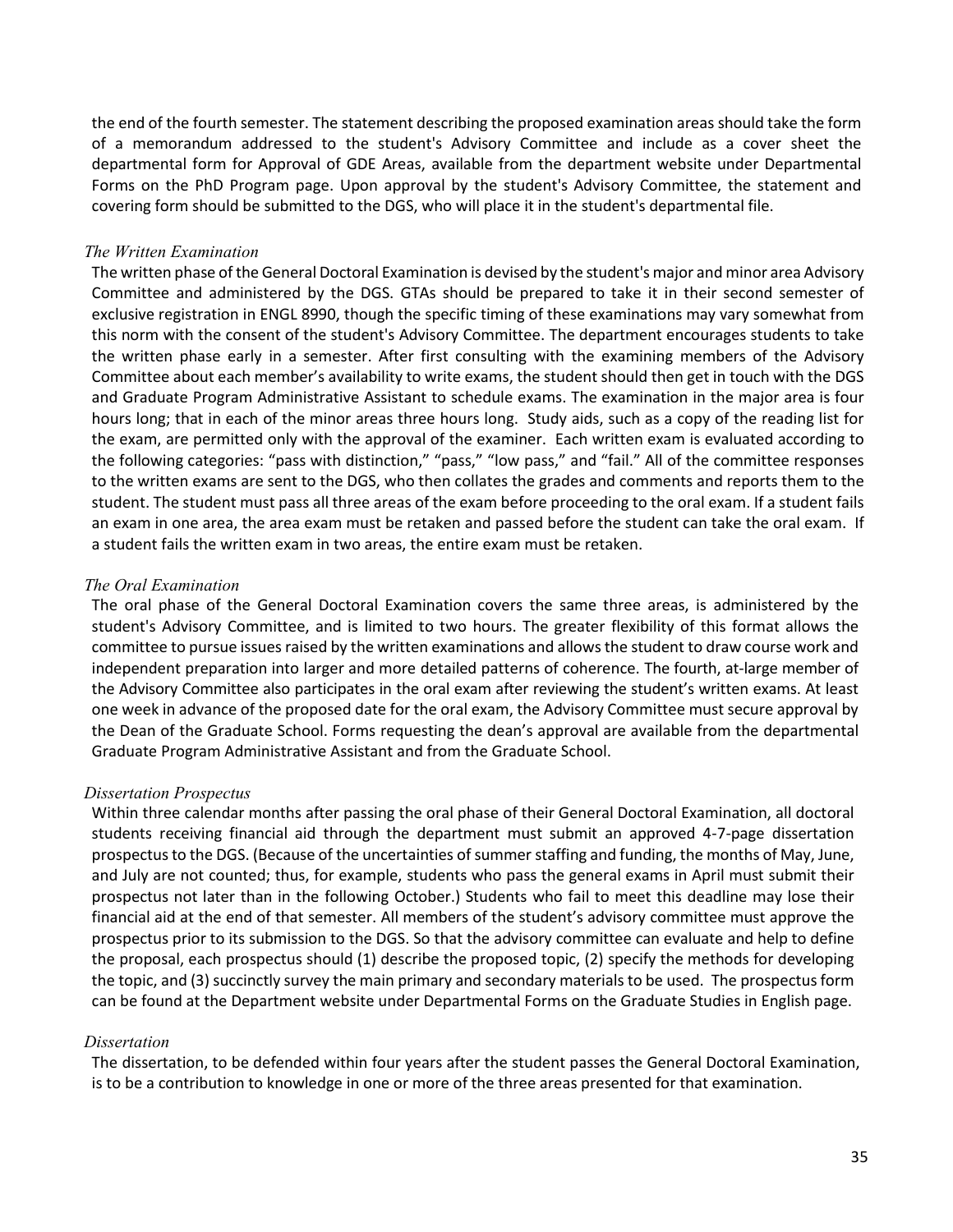The research and writing of the dissertation should be principally directed by the chair of the student's Advisory Committee, with the assistance of the other members of the committee. Other faculty members with expertise in the dissertation area may be added to the student's Advisory Committee at the dissertation phase. In addition, candidates should seek support from the ABD Colloquium, colleagues, and the DGS as appropriate. When the student has completed a full draft of the dissertation and has secured its approval by the entire Advisory Committee, the dissertation should be submitted to the Graduate School. The doctoral student, in consultation with his or her major professor, should select an external reader (a graduate faculty member outside the English department) to serve on his or her advising committee. At the major professor's request, an outside reader may be appointed earlier in the process. (For more information on this aspect of the dissertation, see the Graduate School Policies page.)

Once the outside reader and the Graduate School have approved this draft, the student and major professor may request permission to conduct the Final Examination, or dissertation defense. The form for this is sent to the major professor by the Graduate School, and must be submitted at least one week prior to the proposed date of the examination. The student should also submit a PDF copy of the dissertation to **doctoral@auburn.edu** for Format Check, indicating in their *email the style guide being used (EX: APA, MLA, Chicago, etc.) and original file type that was used to create the dissertation (Ex: .docx, .xlsx, .sas, .spss etc.).*

Throughout these phases of approval, the student should continue to make approved changes and improvements to the dissertation. Final copies of the dissertation must be submitted to the Graduate School before the degree will be conferred.

*Note*: When submitting a large portion of the dissertation, such as a chapter, for review by your major professor, please allow two weeks for it to be returned to you. Keep in mind that most graduate faculty members direct dissertations in addition to their full-time teaching, research, and service duties.

#### *Final Examination/Dissertation Defense*

In the Department of English, this degree requirement (commonly called the dissertation defense) is a twohour oral examination administered by the student's Advisory Committee, with the participation of the outside reader, who represents the Graduate School. Any member of the University's Graduate Faculty may also attend. At the discretion of the committee, this examination may include not only the dissertation but also the student's major and minor areas of preparation. Approval of the student's final examination performance by the Advisory Committee must be unanimous. The Graduate Dean may approve a request for one re-examination if the Advisory Committee recommends it. Requests for a second re-examination must be approved by the Advisory Committee and the Graduate Council.

## *Duration of the PhD Program*

The Department of English expects most PhD students to satisfy all degree requirements within five calendar years of their initial enrollment as doctoral students. Certainly, all PhD students should have passed their General Doctoral Examinations and submitted an approved dissertation prospectus within the first four years. By University policy, doctoral students who have been admitted to candidacy after successfully completing the General Doctoral Examination have four calendar years beyond the date of their general oral examination to complete all remaining degree requirements. Exceptions to this time limit can be granted only by the Dean of the Graduate School, at the written request of the student's major professor. An extension of more than one year is rarely granted. Students who fail to meet this deadline must retake the General Doctoral Exam in order to be readmitted to degree candidacy.

#### *Progress toward the PhD*